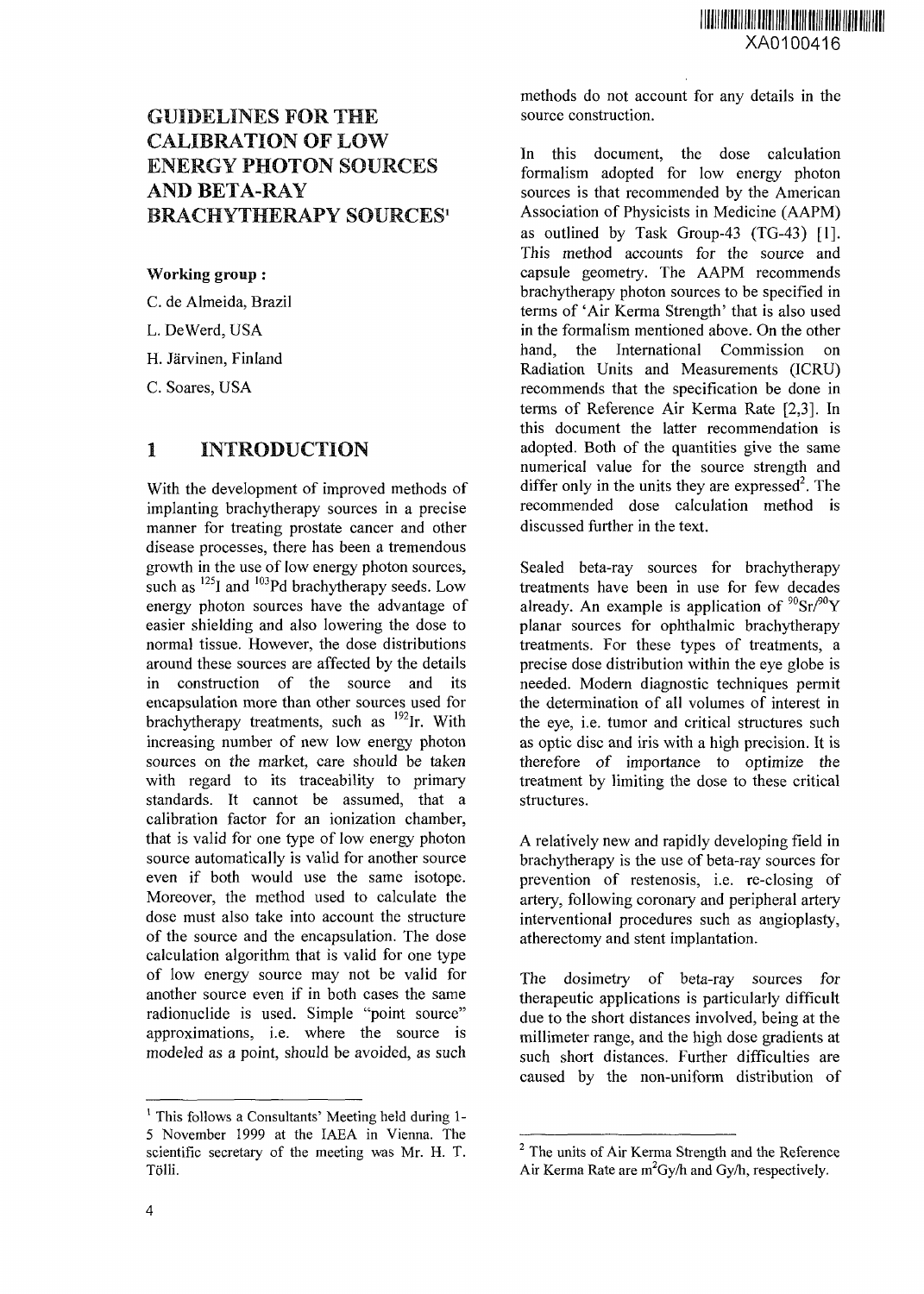activity in the source itself, causing a highly irregular dose distribution.

The aim of this report is to recommend methods for calibration of low energy photon sources and beta-ray sources used in brachytherapy treatments and to propose suitable detectors for this purpose. Dose calculation methods are given both for the photon sources and beta-ray sources covered in this report.

The present report has been developed in close collaboration with the ICRU Report Committee on this subject. The ICRU is planning to publish a report on the calibration of the type of sources discussed here. The present report is to a large extent based on that report [4].

# 2 SPECIFICATION OF BRACHYTHERAPY SOURCES

The following discussion is limited to the specification of brachytherapy sources from the point of view of what is needed to achieve traceability of calibrations. There are also other necessary and useful specifications for using the sources in clinical applications.

### 2.1 LOW ENERGY PHOTON SOURCES

The recommended quantity for specification of brachytherapy gamma sources is the reference air kerma rate,  $K_R$ , defined by the ICRU [2,3] as the kerma rate to air, in air, at a reference distance of one meter, corrected for air attenuation and scattering.

# 2.2 BETA-RAY SOURCES

The recommended quantity for specification of beta-ray sources is the reference absorbed dose rate in water at a reference distance from the source. The reference distance differs from one type of source to another. For planar and concave sources, the reference distance is 1 mm from the centre of the source, whereas for seeds and line sources it is 2 mm in the transverse direction from the source's longitudinal axis. For balloon, shell and stent sources the reference distance is 0.5 mm measured from the surface of the source.

It must be recognized that measurements at these short distances are a difficult task. The distances are chosen from the point of view of the low penetration of the beta-rays and the relevance to clinical applications.

The contained activity can be used as a supplementary specification for beta-ray seed, wire, balloon, shell and stent sources.

# 2.3 OTHER IMPORTANT **QUANTITIES**

Whereas the reference air kerma rate and the reference absorbed dose rate are sufficient to yield traceability in the source calibration, it is of importance that other parameters are specified as well. To be able to make use of the published theoretical spectral information of brachytherapy sources, a useful specification is the purity of the source, i.e. a statement on the maximum percent amount of any contaminants in the source. The following sections give some quantities for beta-ray sources that are of importance in clinical applications.

#### 2.3.1 Beta-ray **plaque sources**

#### *2.3.1.1 Depth dose*

As a further specification, the relative central axis depth dose curve in water should be given, preferably in numeric form, for each type of source.

#### *2.3.1.2 Source uniformity*

Source uniformity is specified as the uniformity of the absorbed dose rate measured at a depth of 1 mm in a water-equivalent medium. A map of uniformity or few dose profiles across the source should be available as part of source specification.

Source uniformity of plaque sources can be quantified by a parameter, which is equal to the percentage difference of the maximum and minimum values of relative absorbed dose rate over a specified area of the source<sup>3</sup>. The value of this parameter should not exceed 20 %.

#### 2.3.2 Beta-ray seed **and** wire sources

#### *2.3.2.1 Contained activity*

The importance of contained activity as a source specifier is in comparison between model predictions and dosimetry

<sup>&</sup>lt;sup>3</sup> A more precise definition is given in the ICRU Report [4].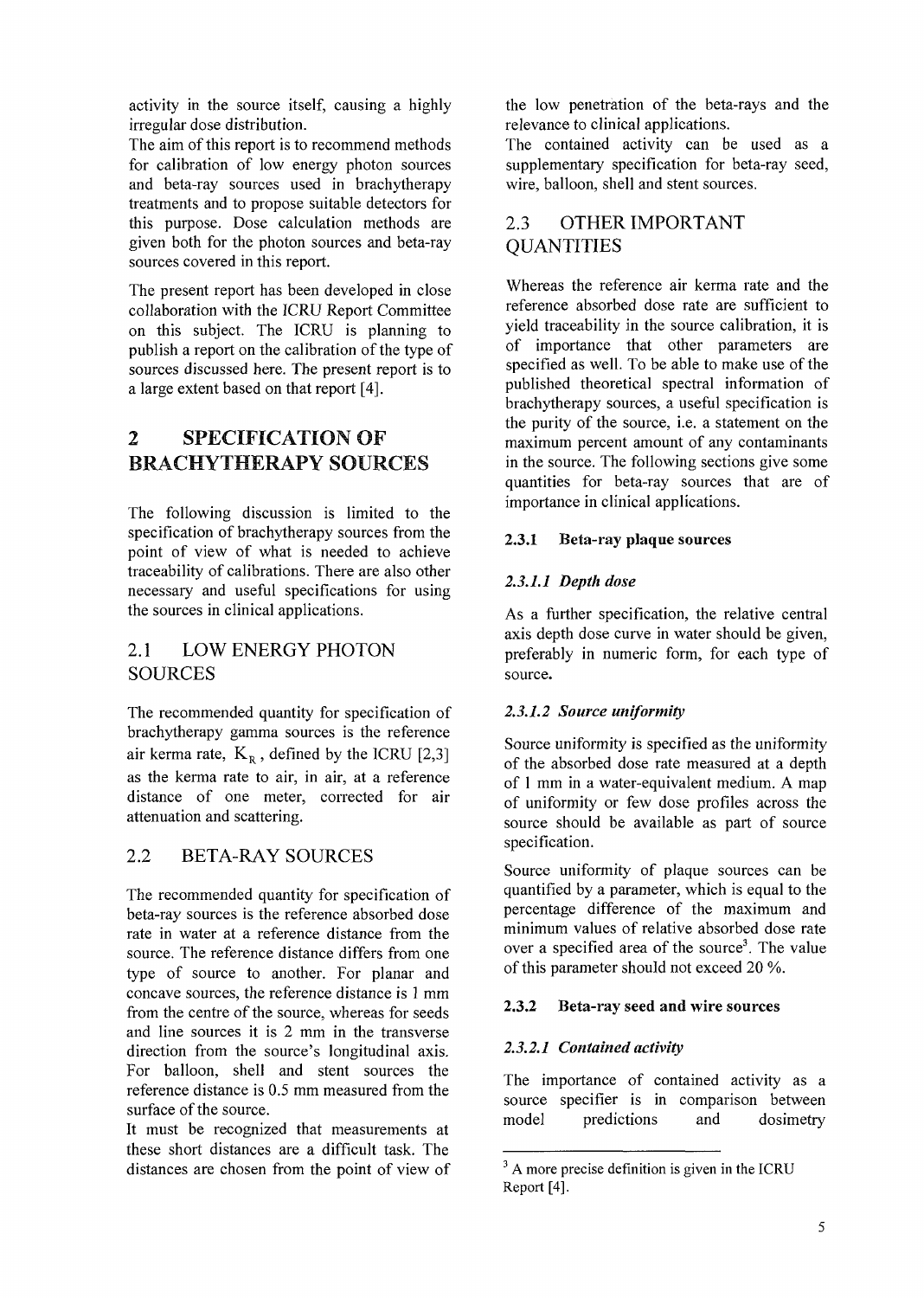measurements. Monte Carlo calculations predict dose per history, where a history represents the interactions undergone by a single emitted photon or electron. The number of histories can be related to contained activity by disintegration probabilities and branching ratios for complicated decay structures. Thus it can be said that Monte Carlo models predict dose rate per unit contained activity. When one wants to compare the predictions of a model to dose rate measurements with a particular source, one can only do so with knowledge of the contained activity for the source in question.

Contained activity for a beta-ray source can best be determined from a destructive measurement, which involves dissolving a source in a liquid medium that captures all of the contained activity into an aqueous solution [5]. By a suitable dilution of this solution, contained activity can be determined with a high degree of accuracy (1 to 2% at 1  $\sigma$ ) by the liquid scintillation technique.

A contained activity calibration of a seed or wire beta-ray source can be transferred to a well-type ionization chamber resulting in a method to specify such sources in terms of contained activity rather than reference absorbed dose rate. The preferred use of this quantity is, however, to convert contained activity to reference absorbed dose rate using well-established reference absorbed dose rate per unit activity constants for particular source types. These constants are obtained using a combination of Monte Carlo calculations and careful absorbed dose rate measurements.

#### *2.3.2.2 Source uniformity*

It has been recommended [6] that the uniformity of seed and line sources be evaluated in terms of absorbed dose rate at a distance of 2 mm from the source center both longitudinally and perpendicular to the source axis (equatorial) in a tissue-equivalent medium. For longitudinal uniformity it is recommended that over the central 2/3 of the active length of the source a deviation from maximum to minimum dose rate be no greater than 20% relative to the average dose rate over this length. Equatorial deviations should be no greater than 20 % relative to the average over all angles.

#### **2.3.3 Beta-ray liquid- or** gas **filled balloons, shell and stent sources**

For these sources the recommended calibration quantity is the reference absorbed dose rate measured at a distance of 0.5 mm from the source surface. For stent sources, which are highly non-uniform even at this depth, there is a lack of guidance as to whether the maximum or average dose rate is the quantity of interest. Particularly for stents and volume sources, the quantity contained activity (see above) takes on increased importance and may become the preferred quantity for source specification. Since the absorbed dose rates from stents are so low, there are practical difficulties with absorbed dose rate measurements with all but the most sensitive detector systems.

#### **2.3.4 Obsolete quantities for photon sources**

Quantities such as equivalent mass of radium and apparent activity,  $A_{\text{app}}$ , are considered obsolete and are not recommended for the specification of brachytherapy photon sources. However, these quantities are widely used in the brachytherapy community. In particular,  $A<sub>app</sub>$  is often used by vendors for source strength specification. It is also frequently employed in older brachytherapy treatment planning systems. In such cases, when a conversion from one quantity to another is necessary, a consistent set of conversion factors must be used [7].

 $A<sub>app</sub>$  is defined as a quantity that is mathematically derived from the reference air kerma that is traceable to the appropriate standard. It cannot be experimentally determined independently of reference air kerma rate [8]. The apparent activity is related to the reference air kerma rate by

$$
A_{app} = \frac{r_{ref}^2 K_R}{(\Gamma_\delta)_K}
$$
 (1)

where  $(\Gamma_{\delta})_K$  is the air kerma rate constant and  $r_{ref}$  is the reference distance of one meter. The value of the air kerma rate constant depends on the construction of the source and its encapsulation as well as the photon energy.

The problem in the use of  $A_{app}$  is apparent from the above equation. Different values of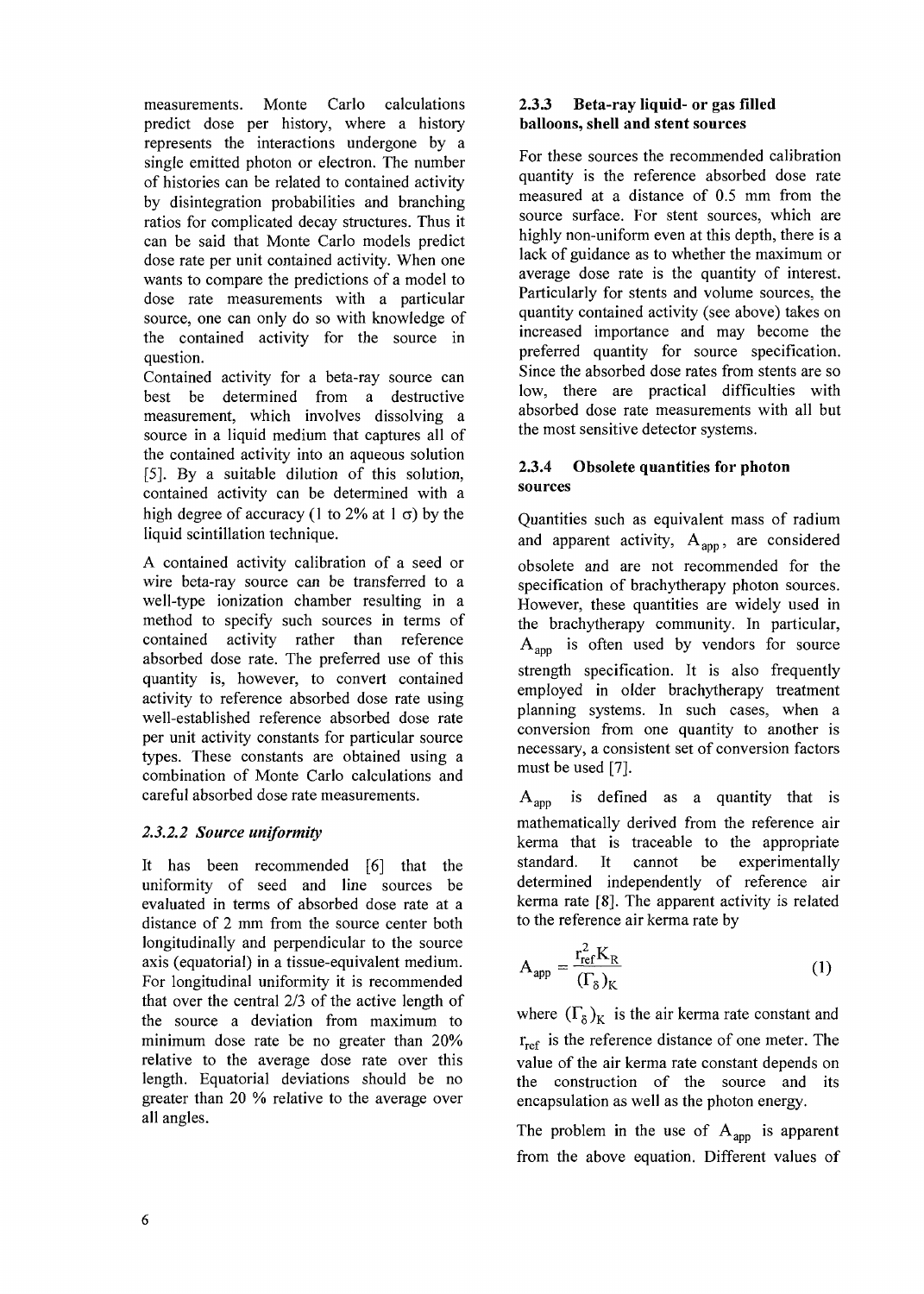$(\Gamma_{\rm s})_{\rm K}$  will give different apparent activities. For many brachytherapy sources, a number of air kerma rate constants have been published. Failure to uniformly define and apply  $(\Gamma_8)_K$ could cause significant confusion and unnecessary treatment delivery errors. The apparent activity is not the contained activity and will differ depending on the construction of the source. The use of  $A_{app}$  should cease as soon as possible.

Table I give a summary of the recommended quantities for specification of brachytherapy sources discussed in this report. Included are also recommended working standards for calibration.

TABLE I. SPECIFICATION OF BRACHY-THERAPY SOURCES AND THE RECOM-MENDED WORKING STANDARDS AT SSDLs AND HOSPITALS FOR CALIBRATION

| Source<br>type                       | Primary<br>quantity                | Distance<br>specified | Measured<br>from | Suppleme<br>ntary<br>quantity | Working<br>standard                |
|--------------------------------------|------------------------------------|-----------------------|------------------|-------------------------------|------------------------------------|
| Photon<br>seed and<br>line           | Reference air<br>kerma rate        | 1 m                   | Source           | None                          | Well type<br>ionization<br>chamber |
| Beta<br>plane and<br>concave         | Reference<br>absorbed<br>dose rate | 1 mm                  | Surface          | None                          | Calibrated<br>source               |
| <b>Beta</b> seed<br>and line         | Reference<br>absorbed<br>dose rate | $2 \text{ mm}$        | Centre           | Contained<br>activity         | Well type<br>ionization<br>chamber |
| Beta<br>balloon,<br>shell &<br>stent | Reference<br>absorbed<br>dose rate | $0.5$ inm             | Surface          | Contained<br>activity         | Well type<br>ionization<br>chamber |

#### 3. SOURCE DATA

#### 3.1 PHOTON SOURCES

Some data for low energy photon sources used in brachytherapy applications are given in this section. More extensive description, including constructional details and the type of clinical application are given in the forthcoming ICRU Report [4], upon which the present report is based.

The half-lives of  $^{125}I$  and  $^{103}Pd$  are given in Table II.

TABLE II. HALF-LIVES OF LOW ENERGY PHOTON SOURCES DISCUSSED IN THIS REPORT.

| Isotope          | Half-life<br>(Days) |  |  |
|------------------|---------------------|--|--|
| 125 <sub>T</sub> | 59.41               |  |  |
| $^{103}Pd$       | 16.99               |  |  |

In Tables III and IV are shown some <sup>125</sup>I and  $103Pd$  sources with a calibration available at a Primary Standards Dosimetry Laboratory (PSDL). Currently, the only PSDL that have established primary standards for the low energy photon sources is the National Institute of Standards and Technology (NIST), USA.

TABLE III. SOME <sup>125</sup>I SOURCES WITH A PSDL CALIBRATION AVAILABLE.

| Manufacturer                          | Model(s)            |
|---------------------------------------|---------------------|
| Nycomed Amersham                      | 6711, 6702          |
| North American Scientific /<br>Mentor | MED3631-A/M         |
| International Isotopes Inc.           | IS-12500, IS-12501  |
| Bebig / Uromed                        | Symmetra            |
| <b>Best Industries</b>                | 2301                |
| Mills Biopharmaceuticals,<br>Inc.     | 125SH               |
| Syncor Pharmaceuticals, Inc.          | Pharmaseed BT-125-1 |

TABLE IV. SOME  $^{103}$ Pd SOURCES WITH A PSDL CALIBRATION AVAILABLE

| Manufacturer                          | Model(s)      |  |
|---------------------------------------|---------------|--|
| Theragenics                           | Theraseed 200 |  |
| North American Scientific /<br>Mentor | MED3633       |  |
| <b>Best Industries</b>                | 2335          |  |
| International Brachytherapy           | 103 I L       |  |

The dosimetric characteristics of low energy sources, such as  $^{125}I$  and  $^{103}Pd$ , are very sensitive to the details of encapsulation geometry and source internal structure due to self-absorption and filtration effects. Significant dosimetric differences between different seed models containing the same radionuclide may result from relatively minor differences in design specifications or in manufacturing processes. It is therefore important to individually evaluate the dosimetric characteristics of each new low energy (less than 50 keV), photon-emitting brachytherapy source product.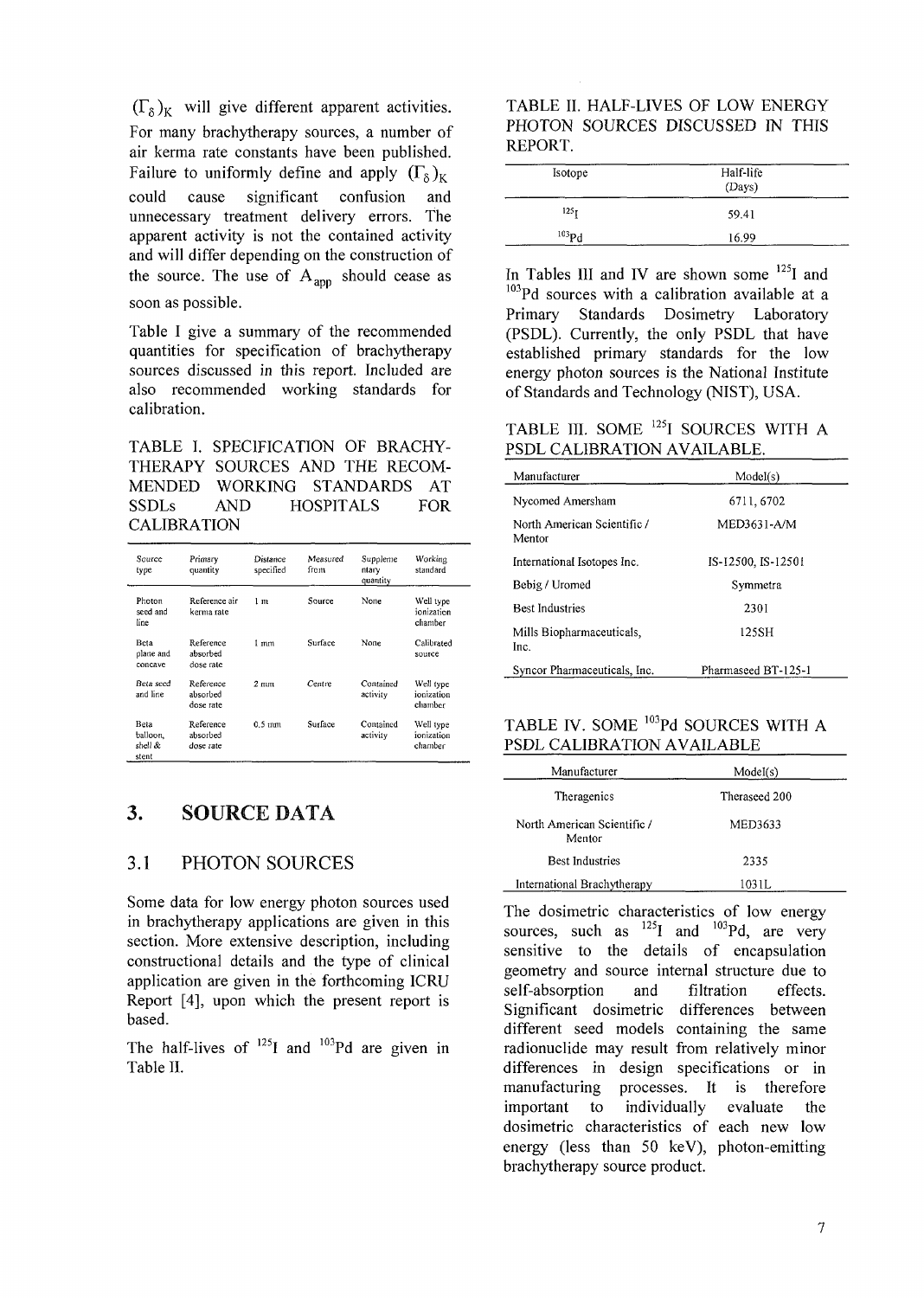In the Symmetra source the activity of  $^{125}$ I is distributed on a ceramic rod. The rod is coated<br>with eold for enhanced visibility on with gold for enhanced visibility on radiographs. On the other hand, in the MED3631-A/M source, the two radiographic markers are made of silver and copper. With respect to the low energy emitted by the sources, and the differences in the source constructions, it is easy to understand that the average photon energy emitted differ from one source to another. Clearly, it is not possible to use a common air kerma rate constant,  $(\Gamma_{\delta})_K$ , for determination of the apparent activity. Figure 1 shows an example of measured photon energy spectra from three different <sup>125</sup>I sources. Note the presence of the Ag-peaks for some sources.



*FIGURE 1. Photon energy spectra of three differentnsI sources measured at 40 cm distance with a high purity HPGe detector.*

Presently there are a number of new sources appearing on the market. The procedure prior the clinical use of these sources has been outlined by Williamson [9]. It is inappropriate to apply the different constants and functions (i.e. dose-rate constants, radial dose functions, anisotropy functions, anisotropy factors, geometry functions)<sup>4</sup> published in the TG-43 Report [1] for currently available  $^{125}$ I (Amersham models 6711 and 6702) and <sup>103</sup>Pd (Theraseed 200) interstitial sources to other low energy seed products. Prior to approval of new sealed brachytherapy sources a PSDL calibration should be obtained and dosimetric measurements need to be made and published [9]. The dosimetric characteristics of each new product should be evaluated. At least one and preferably two experimental studies of the dose distribution using an appropriate phantom should be completed. At least one study must include absolute dose-rate measurements, and, in addition, a Monte Carlo simulation by an independent investigator should be made which includes calculation of the dose rate constant, i.e. the dose at a distance of 1 cm per unit Reference Air Kerma Rate. These dosimetric studies should be compared with each other and relevant data from the literature. Taken together, the dose measurements and Monte Carlo calculations should encompass a sufficient range of distances and polar angles that dose-rate constants, radial dose functions, anisotropy functions, anisotropy factors and anisotropy constants can be unambiguously estimated. In addition, a rigorous system of verifying constancy and accuracy of the vendor's source calibration should be maintained.

### 3.2 BETA-RAY PLAQUE SOURCES

Physical data on beta-ray sources are given in Table V. For  $^{188}$ W/ $^{188}$ Re,  $^{90}$ Sr/ $^{90}$ Y and  $106$ Ru/ $106$ Rh the emissions of the short-lived daughter are in equilibrium with the long-lived parent. Further, in these cases, only the beta energy of the daughter is of importance, because the relatively low energy beta particles of the parent are absorbed by the source encapsulation.

TABLE V. PHYSICAL DATA ON BETA-RAY SOURCES.

| Beta<br>emitter              | Maximum<br>energy   | Average<br>energy            | Half life<br>(days)  |
|------------------------------|---------------------|------------------------------|----------------------|
|                              | (MeV)               | (MeV)                        |                      |
| $^{133}$ Xe                  | 0.346               | 0.100                        | 5.243                |
| 32 <sub>p</sub>              | 1.71                | 0.695                        | 14.26                |
| $188 \text{W}/188 \text{Re}$ | 2.12 $(^{188}$ Re)  | $0.766$ ( <sup>188</sup> Re) | 69.4 $(^{188}W)$     |
| $90$ Sr/ $90$ Y              | 2.28 $(^{90}Y)$     | $0.933(^{90}Y)$              | 10512 ( $^{90}$ Sr)  |
| $106$ Ru/ $106$ Rh           | 3.54 ( $^{106}$ Rh) | 1.42 $(^{106}Rh)$            | 373.6 ( $^{106}$ Rh) |

Clinical planar sources of  $\mathrm{^{90}Sr/^{90}Y}$  have 4 to 9 mm active diameters (10 to 13 mm physical diameters) [10]. The concave  ${}^{90}Sr/{}^{90}Y$  sources have an active diameter of 6 to 18 mm with a 10 or 15 mm radius of curvature. For  $106$ Ru/ $106$ Rh, only concave sources have been available, with 10 to 23.5 mm active diameters and 12 to 14 mm radii of curvature. Examples of typical ophthalmic plaques are shown in figures 2 and 3.

<sup>&</sup>lt;sup>1</sup> See Section 6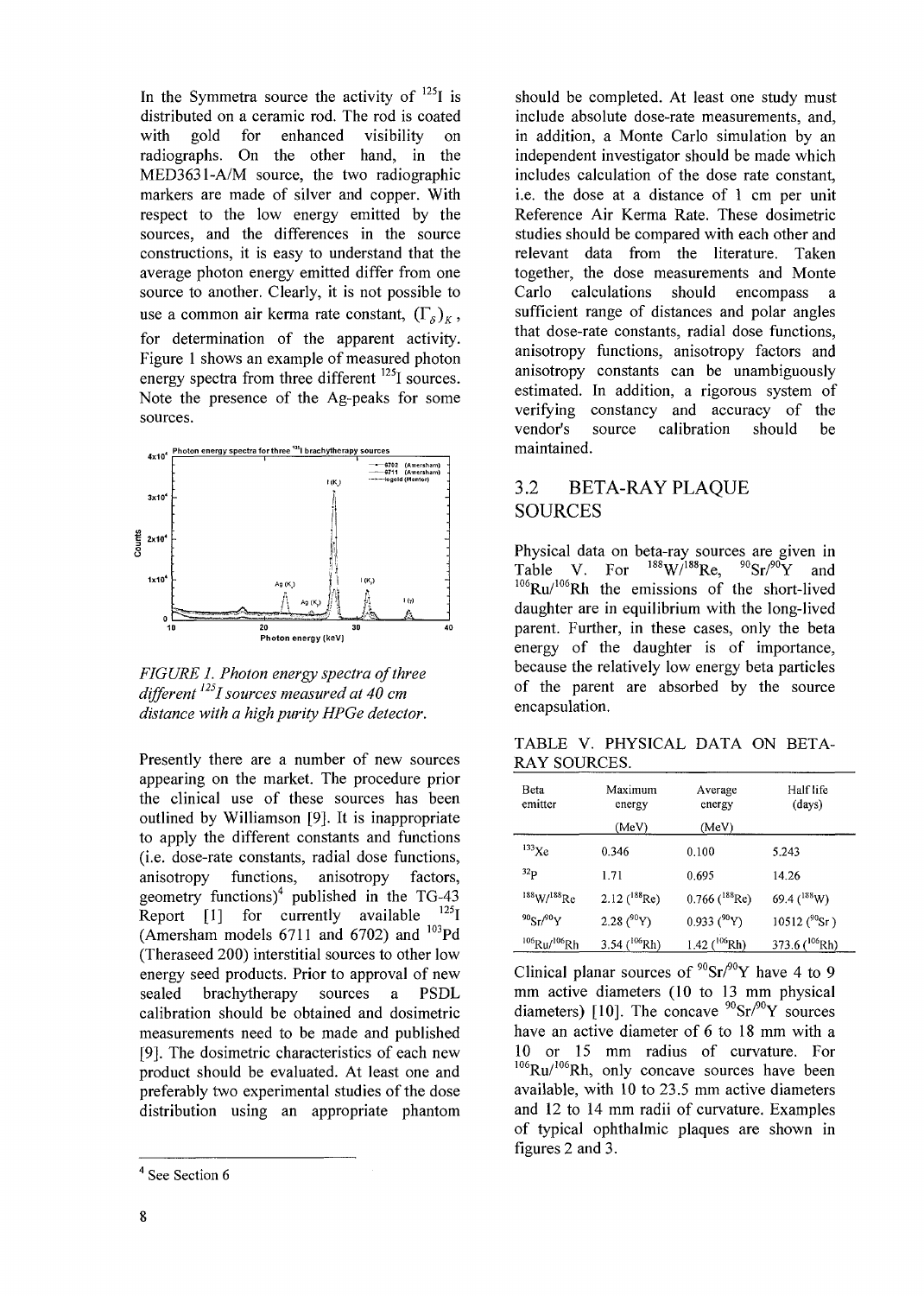

*FIGURE 2.<sup>90</sup>Sr/°Y eye plaque applied to a plastic eye phantom*



*FIGURE 3.* <sup> $106$ </sup>*Ru*<sup> $106$ </sup>*Rh ophthalmic applicator with two suture holes.*

### 3.3 BETA-RAY SEED AND WIRE SOURCES

In intravascular brachytherapy applications lesions in the coronary arteries are treated with either beta particles or photons. The lesions are usually on the order of 2 to 4 cm in length in arteries with diameters of 3 to 5 mm. This requires line sources of a very narrow diameter, less than 1 mm. Typical geometries include encapsulated line sources mounted on the end of wires that can be used to insert and remove the wires to and from the treatment point. Line sources may also be constructed from linear

arrays of "seeds" which can be delivered to the lesion site either manually or pneumatically. Isotopes being used for these sources include <sup>32</sup>P,  $\sqrt[6]{9}$ Sr/ $\sqrt[6]{9}$ Y, and  $\sqrt[188]{9}$ Re. The physical length of these sources varies but is generally 2 to 4 cm to adequately cover the lesions. The stepping of shorter wire sources is being investigated to treat longer lesions.

### 3.4 BETA-RAY BALLOON, SHELL AND STENT SOURCES

As with seed and line sources, radioactive liquid or gas filled balloons are being investigated for use in treating coronary and peripheral artery lesions. Isotopes being considered include  $^{32}P$ ,  $^{188}$ Re (liquids) and  $^{133}Xe$ (gas). Physical data for these isotopes are included in Table V. Balloon lengths being used conform to standard sizes of angioplasty balloons, which range from 2 to 4 cm in length and 2.5 to 3.5 mm in diameter. One concern with the use of such sources is the possibility of a balloon rupture that would release the radioactive fluid within the blood stream, or even worse, the creation of a gas bubble if there is a burst of a gas-filled balloon. There is also the concern for contamination, which is why short half-life sources are preferred for this application. In addition there is the presence of the radioactive medium throughout the length of the catheter, and the corresponding difficulty in assessing the amount of activity in the balloon versus what remains in the catheter.

An alternative approach to the delivery of dose by a balloon source is to use a balloon with a radioactive coating, which results in a cylindrical shell source. The only isotope that has been employed in this manner is <sup>32</sup>P. The advantage of such a source is that the activity is located very near the target, and thus less contained activity is required to achieve the desired dose rate than in a volume or a line source. However, since the encapsulation of such a source is minimal there are concerns for source integrity.

A special case of shell sources is a radioactive stent, the only current examples of which also employ <sup>32</sup>P. Like a normal non-radioactive stent, the stent source is deployed as a permanent implant, which makes it attractive as a source to interventional cardiologists. Quite modest activities on the order of  $1 \mu$ Ci have been shown to be effective in animal studies, however results in human clinical trials have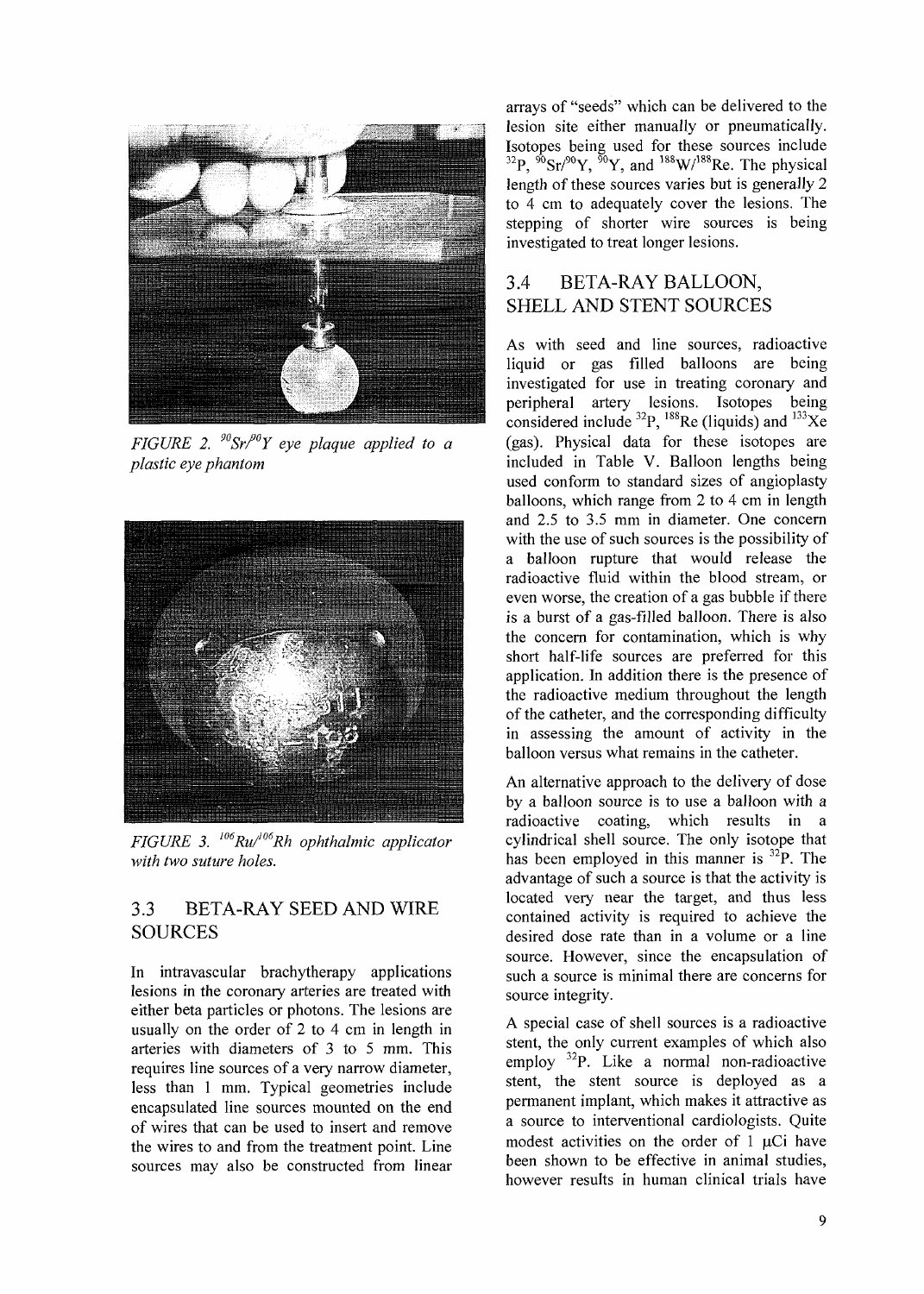been so far disappointing and higher activities are being investigated. Since the activity is distributed on the surface or within the structure of the mesh-like stent, the dose distribution in the vicinity of the source is highly non-uniform.

### 4 CALIBRATION OF BRACHY-THERAPY SOURCES AT PSDLs

### 4.1 REFERENCE STANDARDS

#### 4.1.1 Photon sources: Wide Angle Free Air Chamber (WAFAC)

Currently only NIST can provide reference air kerma rate calibrations for low energy photon sources. The calibration is accomplished with the WAFAC system developed by Loevinger [11]. In the new calibration procedure, the characteristic x-rays from the Titanium<sup>5</sup> capsulation are filtered out. These x-rays, having an energy of only 4.5 keV, does not have any effect on the dose in tissue at typical treatment distance of about 1 cm. On the other hand, they have a significant effect of approximately 10 % on the calibration signal. Prior to January 1999, when the WAFAC system was taken into use, the characteristic xrays were not filtered out. This has therefore resulted in a change in brachytherapy  $^{125}$ source calibrations. The WAFAC is being used to establish calibrations for the many new  $^{125}$ ] and <sup>103</sup>Pd sources that are introduced in the market. These standards are then transferred to SSDLs (in the USA, Accredited Dosimetry Calibration Laboratories (ADCLs) in order to calibrate well type chambers for users. The WAFAC system is reviewed in detail in the ICRU Report [4].

# 4.2 BETA-RAY SOURCES: EXTRA-POLATION CHAMBER

The extrapolation chamber is a primary standard for the determination of absorbed dose rate of beta-ray sources. Constructional details and operational performance of extrapolation chambers are given in the ICRU Report [4]. By suitable construction, it can be used for all other type of beta sources except concave

plaque sources.



FIGURE 4. WIDE ANGLE FREE-AIR CHAMBER AT NIST.

The concave sources cannot be accurately calibrated by the extrapolation chamber due to the geometry, which does not allow to place the source close enough to the chamber. For concave plaque sources, therefore, recourse must be made to the calibrated detector approach.

The extrapolation chamber is basically an airfilled plane parallel chamber where the distance between the high-voltage and collecting electrodes (air gap) can be varied. The absorbed dose rate is determined from current measurements at a series of air gaps; the current values as a function of air gap are fitted to determine the slope of this data at the limit of zero air gap. The absorbed dose rate in water is then given by the Bragg-Gray relationship

$$
D_{w} = \frac{(W/e) \cdot S_{air}^{water}}{\rho_0 a} (\Delta I/\Delta \ell)_{\ell \to 0} k_{back}
$$
 (2)

where (W/e) is the average energy in joules needed to produce one coulomb of charge of either sign in dry air  $(33.97 \pm 0.05 \text{ JC}^{-1})$ ,  $S_{air}^{water}$ is the ratio of the mean mass collision stopping power of water to that of air,  $\rho_0$  is the density of air at the reference temperature and pressure  $(T_0,$  $p_0$ ), a is the area of the collecting electrode,  $(\Delta I/\Delta \ell)_{\ell \to 0}$  is the rate of change of current (normalized to a reference temperature and pressure) with extrapolation chamber air-gap thickness as the thickness approaches zero, and  $k_{\text{back}}$  is a correction factor that accounts for the difference in backscatter from the collecting electrode compared to that of water.

Of critical importance is the area of the collecting electrode used, because accurate

 $5$  The most common capsule material used in low energy photon sources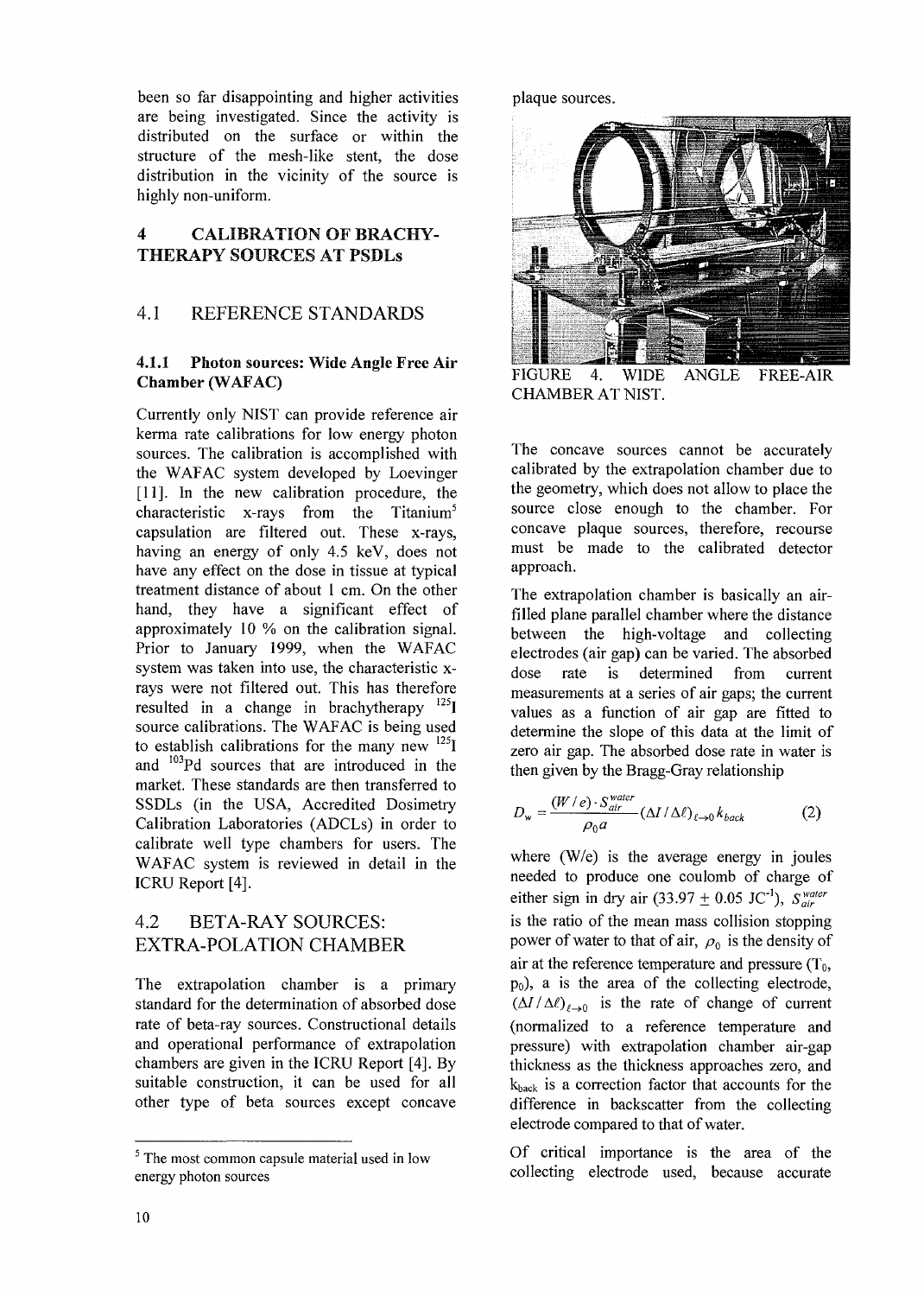knowledge of this area is needed for determining the dose rate from the measured currents, and this is the area that the measured dose rate will be effectively averaged over. It is also important that the area of the collecting electrode be smaller than the radiation field being measured, so that the measurement averaging area is determined by the collecting electrode rather than by the radiation field.

For accurate measurement of reference absorbed dose rate of beta-ray planar applicators, a collecting electrode diameter of about 4 mm is recommended to compromise<br>between the requirement of point-like between the requirement of point-like measurement and the uncertainty of the determination of the collection volume. Because of the effect of the divergence of the radiation field, it is recommended that the range of air gaps used be kept below 0.2 mm, with a sufficient number of air gaps employed to establish the functional character of the current versus air gap dependence. Other requirements on the extrapolation chamber and the measurement technique, including details of various correction factors, are discussed in the ICRU Report [4].

The extrapolation chamber can also be used to determine reference absorbed dose rate from a beta-ray emitting seed or wire source [12]. For these measurements the source is inserted in a hole in a tissue-equivalent plastic block with the center of the source at a distance of 2 mm from the block surface. At this depth, the radiation field from a seed or wire source is such that a collecting electrode diameter of 1 mm can be used to measure absorbed-dose rate. There are problems with this method, mainly due to an unacceptable large uncertainty  $(\pm 7.5\%$  at 1 $\sigma$ ) which must be assigned to the measurement because of uncertainties in

- The effective collecting area of the extrapolation chamber
- The divergence effect of the small source/ collector geometry.

For this reason, it may be that the calibrated detector approach, described in the following section, should be used for the calibration of beta-ray brachytherapy seed and wire sources.

An additional possible future approach to the determination of a reference quantity for seed and wire sources is an in-air measurement with an extrapolation chamber, such as those used for measurement of protection-level beta-ray

reference radiation fields. For this determination, the quantity dose rate in tissue at a depth of 0.07 mm, D(0.07mm), is measured at a distance in air from the source, positioned on a low-scatter support. The measurement is performed at a large distance, e.g. 30 cm in air with an extrapolation chamber with a large, e.g. 30 mm diameter collecting electrode with the same techniques and corrections as are applied to the measurement of protection-level beta-ray radiation fields. The measured quantity, absorbed dose rate to tissue at  $7 \text{ mg/cm}^2$ measured at 30 cm in air, is related to reference absorbed dose rate at 2 mm in water from the same source via the conversion factor  $A_{\beta}$ which is defined as:

$$
\Lambda_{\beta} = \frac{D_{w}(2 \text{mm})}{D(0.07 \text{mm}, 300 \text{mm})}
$$
 (3)

Values of  $\Lambda_{\beta}$  must be determined for each source type to be calibrated using this method, usually by a combination of measurements and Monte Carlo model calculations.

#### 4.3 WORKING STANDARDS

For routine calibrations of brachytherapy sources at the PSDLs, the complicated and time-consuming measurements by WAFAC or extrapolation chambers are not always feasible. As working standards for routine calibrations, suitable calibrated detectors are applied also at the PSDL level. For low energy photon sources, and beta particle sources used for intravascular brachytherapy, the well type ionization chamber is the recommended working standard instrument. For beta-ray plaque sources, several possibilities are available as described in the following section. The general considerations and practical guidance on measurements do not differ from that which is appropriate for calibrations at SSDL level, and this is discussed in detail in Section 5.

# 5 CALIBRATION OF BRACHY-THERAPY SOURCES AT SSDLs AND HOSPITALS

Accurate measurements by the extrapolation chamber technique require careful construction of the chamber and exact consideration of a number of factors. The same is true for the development and use of special free air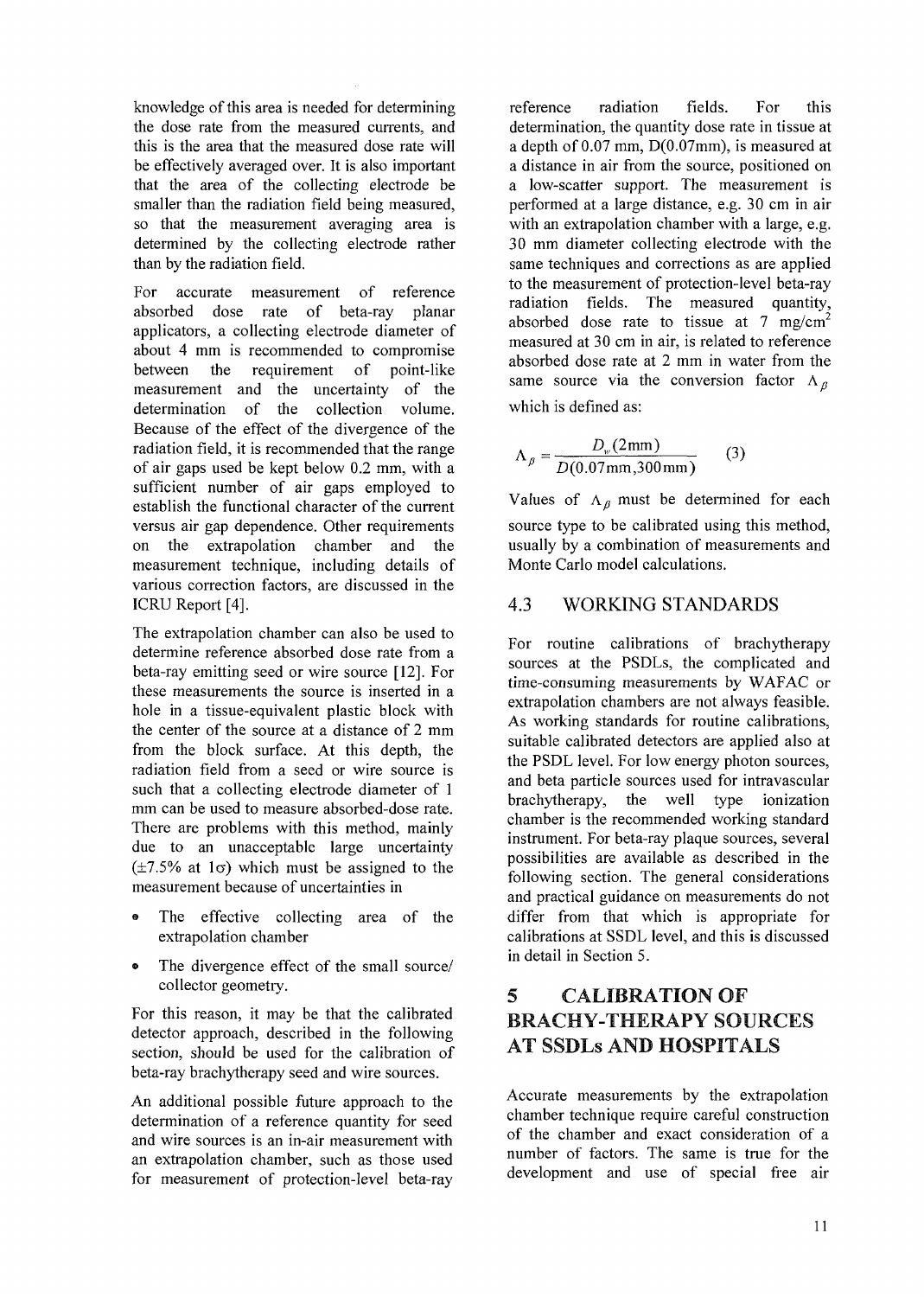chambers (WAFAC). Therefore these primary techniques are neither relevant nor feasible for application at the SSDLs. Instead, the use of a suitable calibrated detector, as a reference and working standard of the SSDL must be considered. For low energy photon sources and for beta-ray sources used in intravascular brachytherapy, this is a calibrated well type ionization chamber. For other sources, other calibrated detectors may be used at the SSDLs. At the user level in hospitals, similar equipment can be used for QA checks of the manufacture source calibrations.

Other techniques mentioned later can be useful for other source parameter characterization. For example, TLDs in phantoms have been used extensively for the measurement of absorbed dose rate for photons.

For beta-rays, in principle any detector whose output can be related to absorbed dose or dose rate can be used to determine reference absorbed dose rate of beta-ray brachytherapy sources. However, due to the low penetration of beta particles, the detector needs to approximate as much as possible an ideal pointlike detector. The most important characteristic of a beta particle detector is its thickness. In order to reduce the energy dependence to a minimum, it should be as thin as possible. For good lateral spatial resolution, the area should be as small as possible. However, both these requirements come at the expense of sensitivity, and therefore compromises must be made for real-world detectors. Some detector systems which approach the required properties are radiochromic film, thin plastic scintillators, thin thermoluminescence dosimeters (TLDs), diode detectors, diamond detectors, thin alanine photo-stimulated luminescence (PSL) systems and radiochromic gel dosimeters. There are number of practical and technical characteristics of the detector systems which are independent of the sources to be calibrated. These characteristics for a few detector systems are summarized in Appendix A. A number of other characteristics, where the suitability of the detector is dependent on the sources to be measured, are summarized in Appendixes B to D. The characteristics of a number of detectors are also discussed in detail in the ICRU Report [4].

# 5.1 CALIBRATION OF LOW ENERGY PHOTON SOURCES

The calibration of photon reference sources at the PSDL allows calibration of SSDL well type ionization chambers. These chambers are then used to calibrate hospital well type ionization chambers so that the sources provided by the manufacturer can be measured. The free-in air calibration technique, which is mentioned in IAEA TECDOC-1079, is not recommended for the following reasons:

- The sources are of low intensity,
- An appropriate calibration factor for an air cavity chamber at these energies is difficult to establish.

These two requirements will lead to a large uncertainty, approximately 7% or even greater.

Since many seeds (e.g. 100 per implant) are used for prostate treatments, it becomes a great deal of work to measure each individual seed. AAPM TG-56 [13] therefore suggests that at least 10% of all seeds be measured before they can be used clinically. This is an interim procedure until measurement equipment becomes available to make the measurement of many individual seeds in an efficient manner. Ranges are established by manufacturers, who sort the seeds in groups of similar air kerma rate. The seed to seed variation of reference air kerma rate, measured by the user, of seeds purchased from such a group, may show a deviation of as high as 10% from the average of the batch. It is suggested that the mean of the measured reference air kerma rate agrees with the manufacturer's value to within 3% and the variation of the seeds measured is within ±5% of the mean [13].

As of January 1, 1999, the revised primary standard for  $^{125}$ I sealed sources was implemented. The source strengths changed for the sources that were in use for a number of years, namely Amersham 6711 and 6702<sup>125</sup> seeds. As a result, calibration of brachytherapy well type ionization chambers that were calibrated for these sources prior to 1999 will change accordingly. Compared to seeds marketed prior to this date, calibration values will numerically decrease by 10.3% as in Equation 4 below. For both models of  $^{125}I$  seeds which this change effects (6711 and 6702)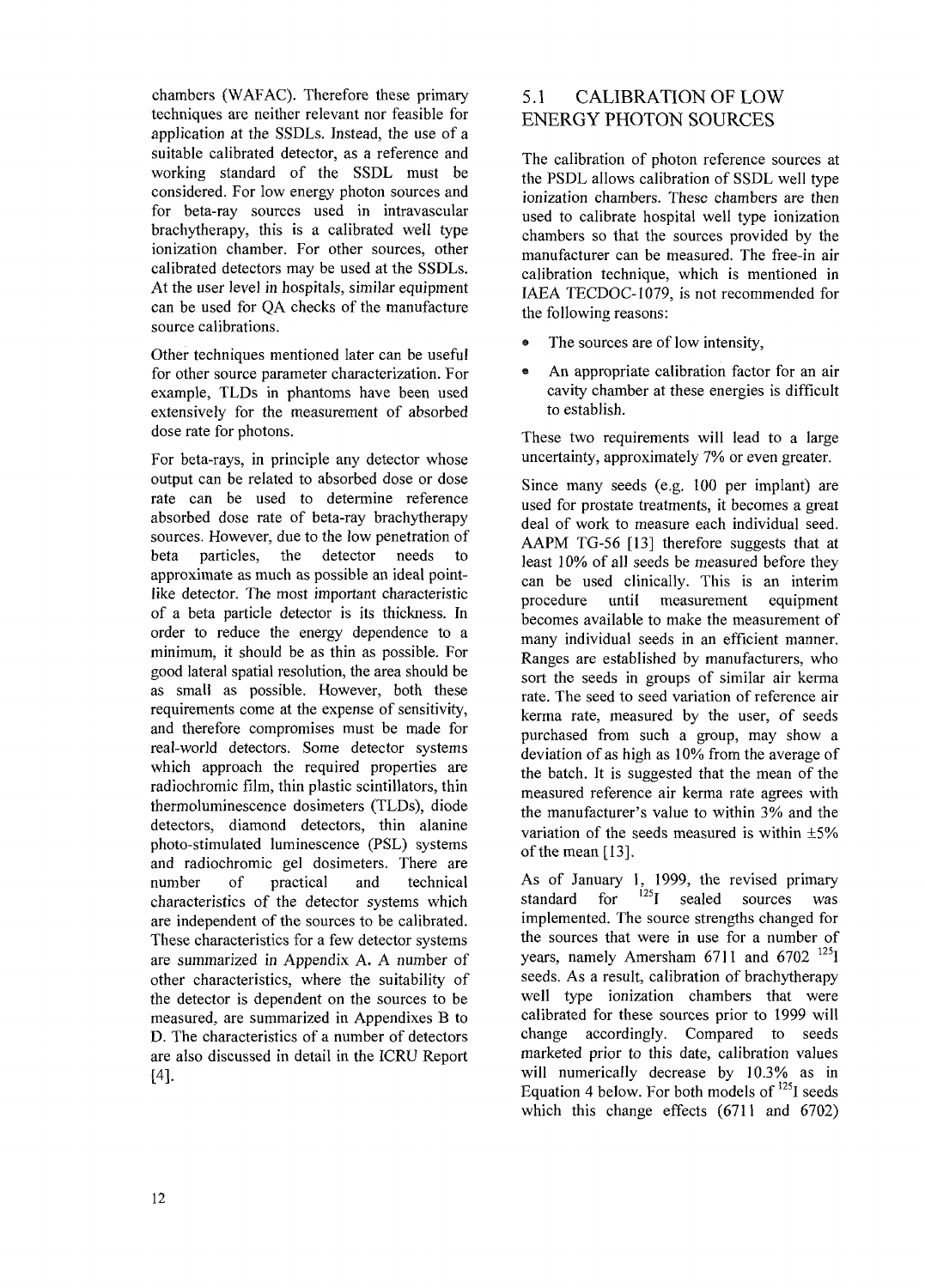$\rm{K_{R,85std}}$  and  $\rm{K_{R,99std}}$  are related by  $\rm{^6:}$ 

$$
K_{R,99std} = K_{R,85std} \cdot 0.897
$$
 (4)

Since 1 January 1999, calibration factors based upon the new standard from NIST have been provided. Nycomed Amersham instituted the new standard on 26 July 1999. For <sup>103</sup>Pd, Theragenics has not yet adopted the new standard.

With the revision of the primary standard, corresponding adjustments must be made to the pre-1999 calibration factors used with well type ionization chambers to verify vendor calibrations. The multiplicative calibration factors to convert the reading to reference air kerma rate,  $N_{SK. 85std}$ , have to be modified. To verify seed calibrations traceable to the new standard, either a new correction factor must be obtained from an SSDL or the old factor (pre-1999) needs to be modified as follows:

$$
N_{K,99std} = N_{K,85std} \cdot 0.897
$$
 (5)

The product of the instrument reading, the revised factor  $N_{Sk,99std}$ , and other corrections independent of the calibration standard (e.g., temperature and pressure corrections), will now represent the Reference Air Kerma Rate,  $K_{R,99std}$ , traceable to the revised standard. Note that these factors do not apply to other similar sources from other manufacturers. Independent calibrations must be obtained for each manufacturer seed and if there are any changes in seed construction, a new factor will need to be obtained.

It should be noted that pressurized well type ionization chambers used in the Nuclear Medicine Department are not recommended for brachytherapy measurements due to the following reasons:

- The chambers measure only in units of activity, which is a derived quantity
- The chambers have settings for given radionuclides but not brachytherapy sources
- Without close control, the general use of the chamber may result in contamination from nuclear medicine procedures
- Since the gas may leak from the pressurized volume, the response may change over time
- The thick walls required for the pressurization may absorb part of the radiation to be measured. Since this results in a high-energy dependence, small variations in the relative peak intensities are unduly emphasized.

### 5.2 CALIBRATION OF BETA-RAY SOURCES

The measurement of reference absorbed dose rate with the calibrated detector should be carried out in a water phantom whenever possible. When this is not possible or convenient (cf. column 7 of the Table in Appendix A), as in the case of some radiochromic film, TLDs, alanine and other water-sensitive detectors, recourse must be made to water-equivalent plastics. Water-equivalent epoxies (e.g. Solid water™, WT1), A-150 tissue equivalent plastic or polymethyl methacrylate (PMMA) can be used as water-equivalent plastics. Polystyrene, however, is recommended as the best substitute for water for these energies of electrons.

Since most of the available detectors are not ideal point-like detectors, as a quality assurance procedure the calibration measurements should be confirmed by measurements with another detector or by Monte Carlo calculations whenever possible.

#### 5.2.1 Beta-ray plaque sources

For the determination of dose rate at the reference distance of 1 mm, measurements along the axis of the source (perpendicular to the source plane for planar sources) should be carried out. Starting from the "zero distance" where the detector is in contact with the source surface, or as close to the surface as possible, measurements should include a point where the effective point of measurement of the detector is at the distance of 1 mm or close to it. The accurate distances for measurements in water can be ensured by using a gauge with accurately known thickness (uncertainty of thickness less than 0.05 mm) between the source and the detector. For all other distances, the detector should be moved with a micrometer-driven holding system that enables relative movements with a precision of at least 0.05 mm. For the same measurements in solid phantoms, the spherical caps (to accurately

<sup>&</sup>lt;sup>6</sup> '99std' and '85std' refers to the years, 1999 and 1985 when the standards at NIST were taken into use.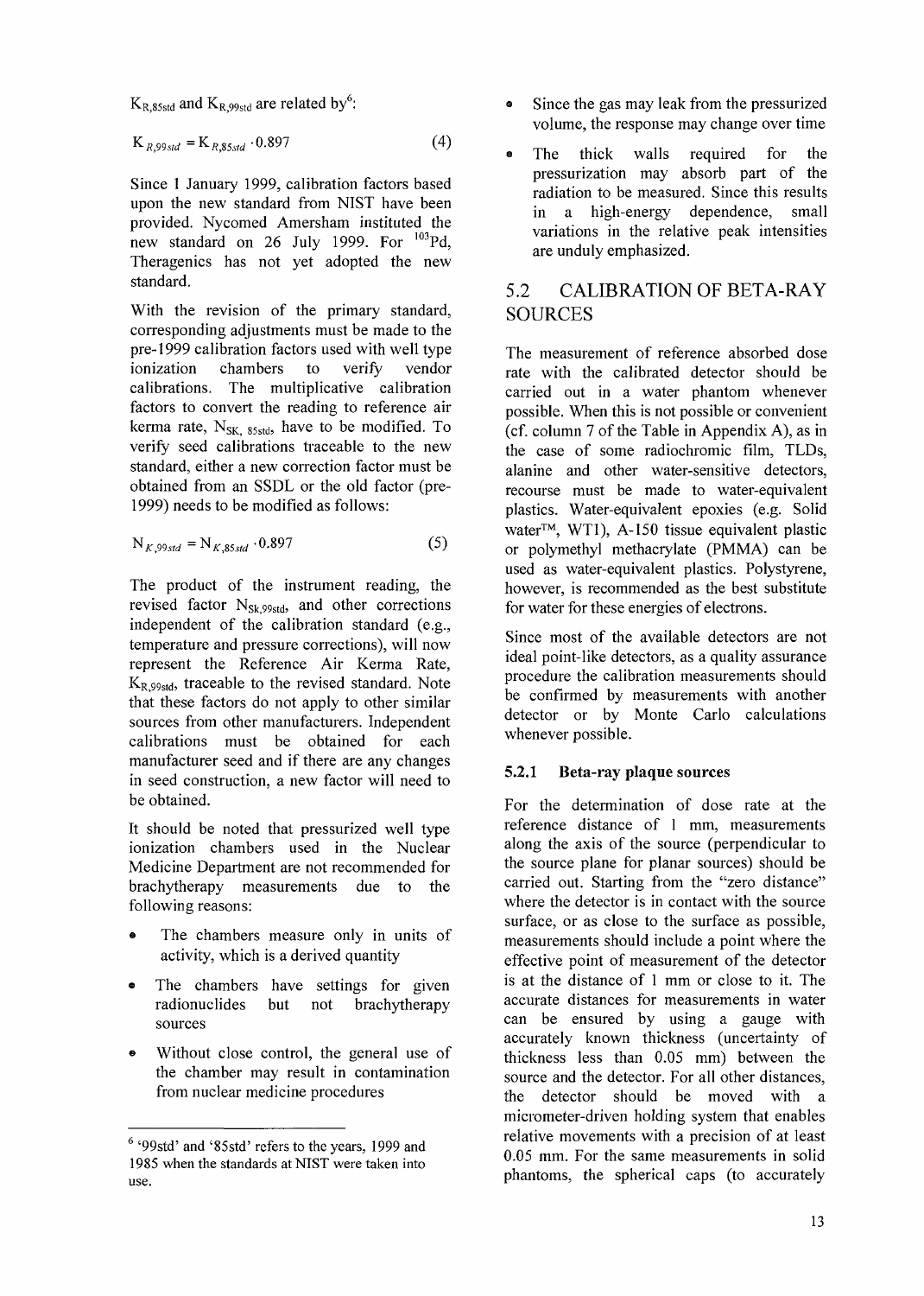touch the surface of concave sources) and plates of different thickness should be machined with a tolerance of less than or equal to 0.05 mm.

The absorbed dose rate at the reference distance of 1 mm should be determined from the measurement results, either directly, by curve fitting, or by accurate interpolation of values close to the reference point of 1 mm. For nonwater measurements, the density of the phantom material must be considered in the specification of the measurement depth.

The central axis depth dose curve relative to the absorbed dose rate at the reference distance of 1 mm should be compared with the reference curve given in Table VI (reproduced from the ICRU Report [4]). To the first approximation, the relative depth dose values obtained, down to about 5 mm depth, are expected to conform within about 10 % to the reference curve values.

The reference data in Table VI is the average data from measurements with several detectors and confirmed by close agreement with Monte Carlo calculated data. For the purposes of interpolation of these averages, the following equation may be used:

$$
\frac{D(z,r_0)}{D(z_0,r_0)} = \exp(a_s + b_s z + c_s z^2 + d_s z^3 + e_s z^4 + f_s z^5)
$$
 (6)

where z is the depth, expressed in mm of water equivalence. The values of the coefficients of this function are given in Table VII for three plaque source geometries.

TABLE VI. RELATIVE AXIAL DEPTH-DOSE DISTRIBUTION IN WATER FOR A PLANAR<sup>90</sup>Sr SOURCE AND FOR A PLANAR AND CONCAVE <sup>106</sup>Ru SOURCES.

| Depth<br>(mm) | $90Sr^{90}Y$<br>planar | $106$ Ru/ $106$ Rh<br>planar | $106$ Ru/ $106$ Rh<br>concave |
|---------------|------------------------|------------------------------|-------------------------------|
| 0.0           | 1.752                  | 1.351                        | 1.115                         |
| 0.5           | 1.342                  | 1.165                        | 1.069                         |
| 1.0           | 1.000                  | 1.000                        | 1.000                         |
| 1.5           | 0.734                  | 0.855                        | 0.915                         |
| 2.0           | 0.533                  | 0.727                        | 0.824                         |
| 3.0           | 0.272                  | 0.515                        | 0.644                         |
| 4.0           | 0.127                  | 0.353                        | 0.484                         |
| 5.0           | 0.052                  | 0.233                        | 0.353                         |
| 6.0           | 0.018                  | 0.148                        | 0.249                         |
| 7.0           |                        | 0.090                        | 0.170                         |
| 10.0          |                        | 0.019                        | 0.043                         |

TABLE VII. Coefficients of the fitted relative depth-dose functions of beta-ray sources

| Coefficient    | $90$ Sr $/90$ Y<br>planar | $106$ Ru/ $106$ Rh<br>planar | $106$ Ru/ $106$ Rh<br>concave |
|----------------|---------------------------|------------------------------|-------------------------------|
| a,             | 0.5608                    | 0.3008                       | 0.1089                        |
| $b_s$          | $-0.4913$                 | $-0.2928$                    | $-0.05458$                    |
| $c_{s}$        | $-0.09887$                | $-0.007527$                  | $-0.06305$                    |
| d,             | 0.03619                   | $-0.0001728$                 | 0.008861                      |
| e <sub>s</sub> | $-0.007232$               | $-0.0002206$                 | $-0.0007853$                  |
| $f_{\rm s}$    | 0.0004487                 | 0.00001792                   | 0.00002589                    |



*FIGURE 4. Relative central depth dose curves for three beta-ray sources normalized at lmm.*

#### 5.3 INTRAVASCULAR SOURCES

Because of the small source dimensions, close distances, very divergent radiation fields and very high absorbed dose rate gradients from these sources, measurements with calibrated detectors present serious challenges. Generally speaking all these problems are lessened with increasing distance from the source, however this comes at the price of much reduced signal due to the steeply sloped depth dose curves from these sources. For near geometry  $(<5$  mm) measurements, care must be taken to account for dose deposition profiles both in the vertical as well as the lateral dimensions of the detection element. Knowledge of the proper corrections to make in these fields requires *a priori* knowledge of the expected threedimensional absorbed dose profile, which often is not specified for newer source designs. For this reason, measuring reference absorbed dose rate from intravascular brachytherapy sources with calibrated detectors is not recommended for users and should be approached with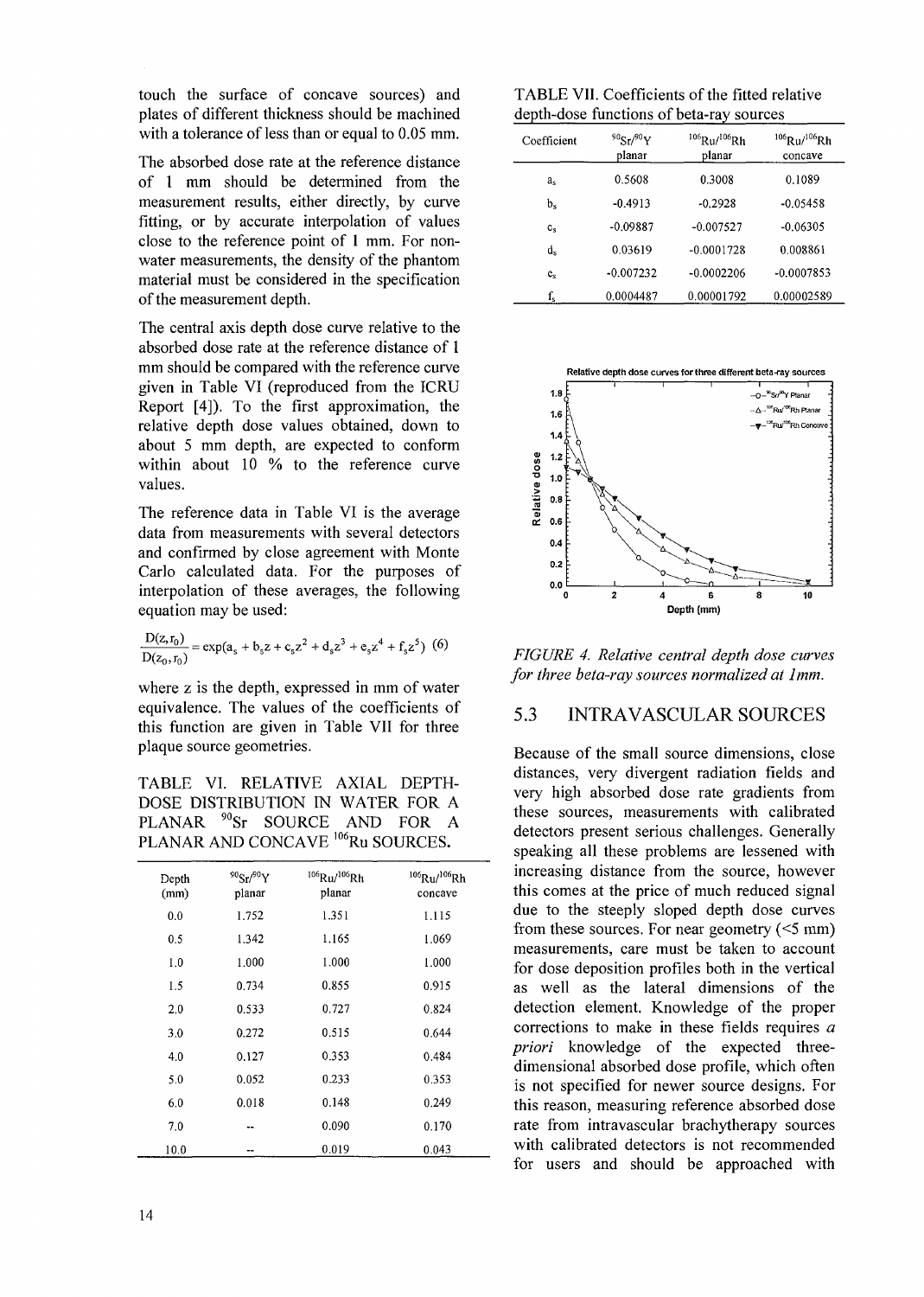extreme caution even by experienced SSDLs. The preferred method for both SSDLs and users is the use of a good-quality well type ionization chamber with a calibration for the particular source geometry in question traceable to a PSDL.

# 5.4 CORRECTION FACTORS

Due to the finite size of all available detectors, and the presence of covering material or other constructional elements of some detectors, the following corrections should be considered for accurate measurements at a point:

- Correction for offset depth due to covering material and finite thickness of the detector.
- Correction for the effective point of measurement of the sensitive volume of the detector.
- Correction for geometry for measurements in contact with concave sources.
- When the measurements are carried out in water-equivalent plastics instead of water, the depth of measurement should be scaled to the corresponding depth in water.

#### **5.4.1 Correction for offset depth**

The offset depth is the estimated separation between the detector surface and the centre of the detector. It is equal to the thickness of the covering material plus half of the thickness of the sensitive volume of the detector. Offset depths of a few commercially available detectors are given in Appendix E. The values in this Table should be regarded as nominal only; there may be individual differences in these values for a given type of detector, and the value may also differ from the nominal value derived from the specifications given by the detector manufacturer. It is recommended that the covering thickness be checked by radiography for each individual detector.

#### **5.4.2 Correction for effective point of measurement**

Using the detector centre as the effective point of measurement is only valid for detectors in fields with a linear dose gradient across the dosimeter. The actual effective point of measurement of a detector of finite thickness is the depth of an infinitely thin detector that gives the same dose rate as that averaged over the detector of finite thickness. If the relative central axis depth dose function,  $D(z, r=0)$ , is available, the average relative dose  $D_{avg}(t, z)$  across a dosimeter of thickness t with its surface at depth z is given by

$$
D_{avg}(t, z) = \frac{\int_{z}^{z+t} [D(z, r = 0)]dz}{t}
$$
 (7)

The effective point of measurement, for the given source, detector and depth, can then be obtained from this by determining the root (value of z) for the depth dose function which gives  $D_{ave}$ . For the detectors given in Appendix C, the maximum shift of the effective point from the centre is about 0.2 mm, corresponding to an error in dose about 9 %; for most of the cases, the error would be much smaller.

#### **5.4.3 Correction for detector** geometry

When a concave source is in contact with a rigid cylindrical detector, the detector surface does not touch the source surface except right on the edges of the detector. This creates a geometrical "offset" for the "zero" distance measurement, which depends on the radius of curvature of the source, R, and on the physical diameter of the detector, d. This geometrical offset,  $k_G$ , can be calculated by

$$
k_G = R - (R^2 - d^2/4)^{1/2}
$$
 (8)

For example, for the PTW diamond detector, with R=12 mm and d=7.1 mm,  $k_G = 0.54$  mm.

#### **5.4.4 Scaling from water equivalent plastic to** water

Beta dose distributions can be approximately scaled from one medium to another, as described in the ICRU Report [4]. For point sources in infinite media, the dose rate,  $D_m(r_m\rho_m)$ , at a distance  $r_m$  corresponding to an areal density of  $r_{m}\rho_{m}$  (in g/cm<sup>2</sup>) in the medium, is related to the dose rate in water, at the same areal density,  $r_w \rho_w$ , but scaled, by

$$
D_{m}(r_{m}\rho_{m}) = (\eta_{m,w})^{3}(\rho_{m}/\rho_{w})^{2}D_{w}(\eta_{m,w} r_{w}\rho_{w})
$$
 (9)

where  $\eta_{m,w}$  is the scaling factor of the medium relative to water and  $\rho_w$  and  $\rho_m$  are the densities of water and the medium respectively. It should be noted that the scaling factor has the nature of a ratio and thus  $\eta_{m,w}$  =1/ $\eta_{w,m}$ . The scaling factors  $\eta_{m,w}$  for the water-equivalent plastics recommended in this guide are given in Table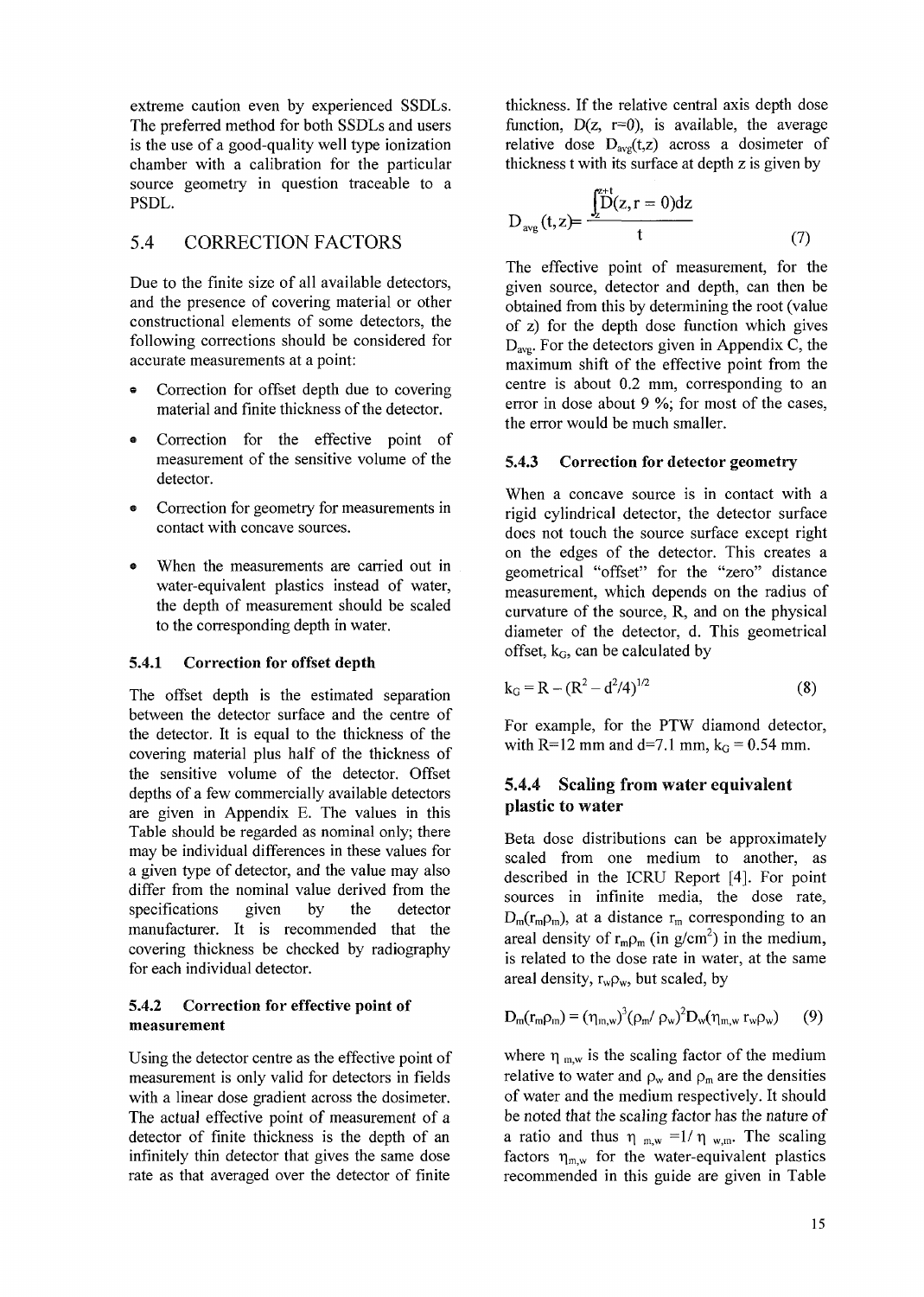| Plastic                     | Density<br>$(g/cm^3)$ | Scaling factor, $\eta_{m,w}$ ,<br>relative to water |
|-----------------------------|-----------------------|-----------------------------------------------------|
| A-150 tissue-<br>equivalent | 1.127                 | 0.968                                               |
| Polystyrene                 | 1.05                  | 0.938                                               |
| <b>PMMA</b>                 | 1.19                  | 0.949                                               |
| WT1,<br>("solid water")     | 1.02                  | 0.957                                               |

Table VIII. Scaling factor  $\eta_{\text{mw}}$  for waterequivalent plastics recommended in this guide.

An alternative approach to scaling for nonpoint-like geometries is to carry out Monte Carlo simulations of the same source in the two different media. Scaling is then calculated from a comparison of the depth doses in the two media.

### 5.5 CALIBRATION OF THE DETECTOR

#### **5.5.1 Well type ionization chambers for calibration of low energy photon** sources **and** intravascular brachytherapy sources

The preferred method of calibration is against the WAFAC (for the PDSL) and well chambers (for the SSDL and at the radiotherapy centres). The use of well type chambers and their characteristics have been published by the IAEA [7]. This reference includes the manner in which these chambers should be used. In brief, the SSDL should obtain a calibrated <sup>125</sup>I, <sup>103</sup>Pd or intravascular brachytherapy source for the various models desired and then calibrate the well ionization chamber in their laboratory. Alternatively, the SSDL can have their well ionization chamber calibrated for the source types they desire. The SSDL then will calibrate the user's well ionization chamber for the sources. The procedures for these calibrations and maintaining checks on them are given in TECDOC-1079 [7]. As a quality assurance check,  $a^{137}Cs$  or other long half-life source should be measured periodically to monitor the long-term stability of the chamber.

It is very important that the design of the source holder be consistent in each step through the PSDL to the SSDLs to the users. The positioning of the source within the well ionization chamber volume must be well specified and reproducible.

The centre of the source shall be located at the calibration point as defined by the PSDL or the SSDL.

#### **5.5.2 Detectors for** beta-ray plaque sources

The preferred method of calibration of the detector is against extrapolation chamber measurements of reference absorbed dose rate in the field of a relevant planar beta-ray reference source at a PSDL. The uniformity of dose rate over the area of the planar reference source as given by the uniformity parameter should be better than 10% but shall in no case exceed 20 % [4]. This calibrated source can then become the secondary standard of the SSDL to calibrate other detectors.

When a suitable calibrated planar reference source is not available, the calibration of the detector can be carried out in a high-energy photon (usually a  ${}^{60}Co$ ) or electron beam, where the dose rate is determined by measurements with an air kerma- or absorbed dose to watercalibrated ionization chamber. There are many hazards associated with this technique. Consideration must be given for the possible effects of dose rate or the dependence of energy and radiation type on the response of the detector (see Appendix A). The effective point of the detector must be placed at the depth in phantom where absorbed dose to water is specified.

# 5.6 CALIBRATION UNCERTAINTY

#### **5.6.1 Low** energy **photon sources**

The overall uncertainty for calibrating well type ionization chambers for low energy photon sources is 1.2 % at  $1\sigma$ .

#### 5.6.2 Beta-ray sources

Since the uncertainty of measurements with calibrated detector/source systems is dominated by the uncertainty in the primary calibration of the planar source, calibrations with any of the systems shown in Appendices C and D, all exhibit approximately the same degree on uncertainty. An example uncertainty analysis is given in Table IX. The estimated combined uncertainty for measurements with calibrated detectors is 8 to 10 % for planar and concave beta-particle ophthalmic sources, and even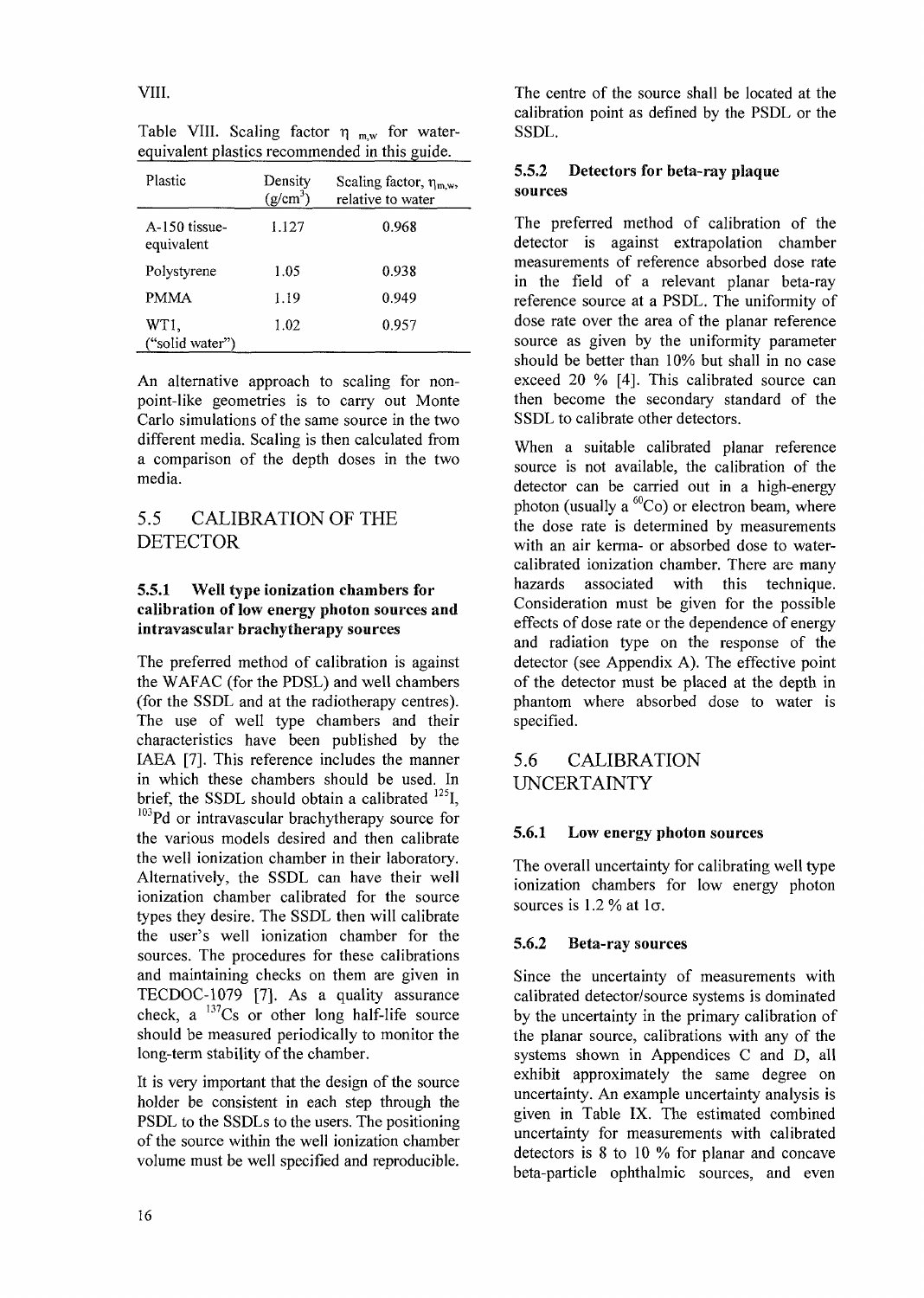higher for intravascular brachytherapy sources.

|  | TABLE IX. INCERTAINTY | ANALYSIS                         |
|--|-----------------------|----------------------------------|
|  |                       | FOR A CALIBRATED DETECTOR SYSTEM |

| Component                                                      | Type $A(%)$ | Type $B(\%)$ |
|----------------------------------------------------------------|-------------|--------------|
| Calibration of beta-<br>particle planar<br>reference source    | 0.4         | 6            |
| Response of calibration<br>films exposed to<br>standard source |             | 3            |
| Response of films<br>exposed to source<br>under test           |             | 3            |
| Combined uncertainty<br>(quadratic sum)                        |             | 7.4          |

### 5.7 TRACEABILITY OF SOURCE CALIBRATIONS

The standards applied and the traceability of calibrations at different levels is summarized in Appendix F.

#### **5.7.1** Low **energy photon** sources

An  $^{125}$ I or  $^{103}$ Pd photon source is calibrated at a PSDL with the WAFAC which is the primary standard. The SSDL then can use a calibrated source from the PSDL to calibrate their well ionization chamber with a direct traceability to the primary standard. Thereafter the SSDL can use this type of source to calibrate a user well ionization chamber.

#### 5.7.2 Beta-ray sources

When a planar reference source is calibrated with an extrapolation chamber there will be a direct traceability to a primary standard. This planar source can then serve as the secondary standard source at the SSDL to be used to calibrate other detectors. This is the recommended method to establish traceability. When the detector is calibrated against absorbed dose to water measurements by ionization chambers at high-energy photon or electron beams, the traceability is that of the calibration of the ionization chamber.

# 6. CALCULATION OF DOSE CLOSE TO LOW ENERGY PHOTON SOURCES

Due to the recent change in the NIST standards

for low energy photon sources some parameters in the dose calculation formalism must be changed accordingly. Moreover, the dosimetry constants for  $^{125}$ I proposed by TG-43 results in calculated dose rates that may be reduced as much as 17 % from former values [14] recommended by the AAPM. It must be therefore strongly emphasized to use TG-43 in the dose rate calculation. The dose rate constants for  $^{125}I$  given in TG-43 and in Table X below, apply only to the source models 6711 and 6702 (cf. Table III). These must not be used with any other <sup>125</sup>I brachytherapy sources due to possible differences in encapsulation and source construction.

The relation between the Air Kerma Strength,  $S_K$ , and the Reference Air Kerma Rate,  $K_R$ , is given by

$$
S_K = r_{ref}^2 \cdot K_R \tag{10}
$$

where  $r_{ref}$  is the reference distance of 1 meter. Because the numerical value of the reference distance is unity, the numerical values of  $S_k$  and  $K_R$  must be equal. This means that the same formalism, without any changes in the numerical values of the constants and factors given by TG-43 can be used irrespective whether the source is calibrated in terms of Air Kerma Strength or Reference Air Kerma Rate. In other words, these two quantities are interchangeable.

The dose rate can be calculated using the formalism:

$$
\dot{D}(r,\theta) = K_R \cdot \Lambda \cdot \frac{G(r,\theta)}{G(r_0,\theta_0)} \cdot g(r) \cdot F(r,\theta)
$$
 (11)

where:

 $K_R$  is the Reference Air Kerma Rate,

A is the dose rate constant, i.e. the dose rate in water at a distance of 1 cm on the transverse axis per unit Reference Air Kerma Rate.

 $G(r, \theta)$  is the geometry factor accounting for the variation of relative dose rate due to the spatial distribution of the activity within the source. The reference point,  $(r_0, \theta_0)$ , is chosen to lie on the transverse bisector of the source at a distance of 1 cm of its center, i.e.  $r_0 = 1$  cm and  $\theta_0 = \pi/2$ 

g(r) is the radial dose function accounting for the effects of absorption and scatter in the medium along the transverse axis of the source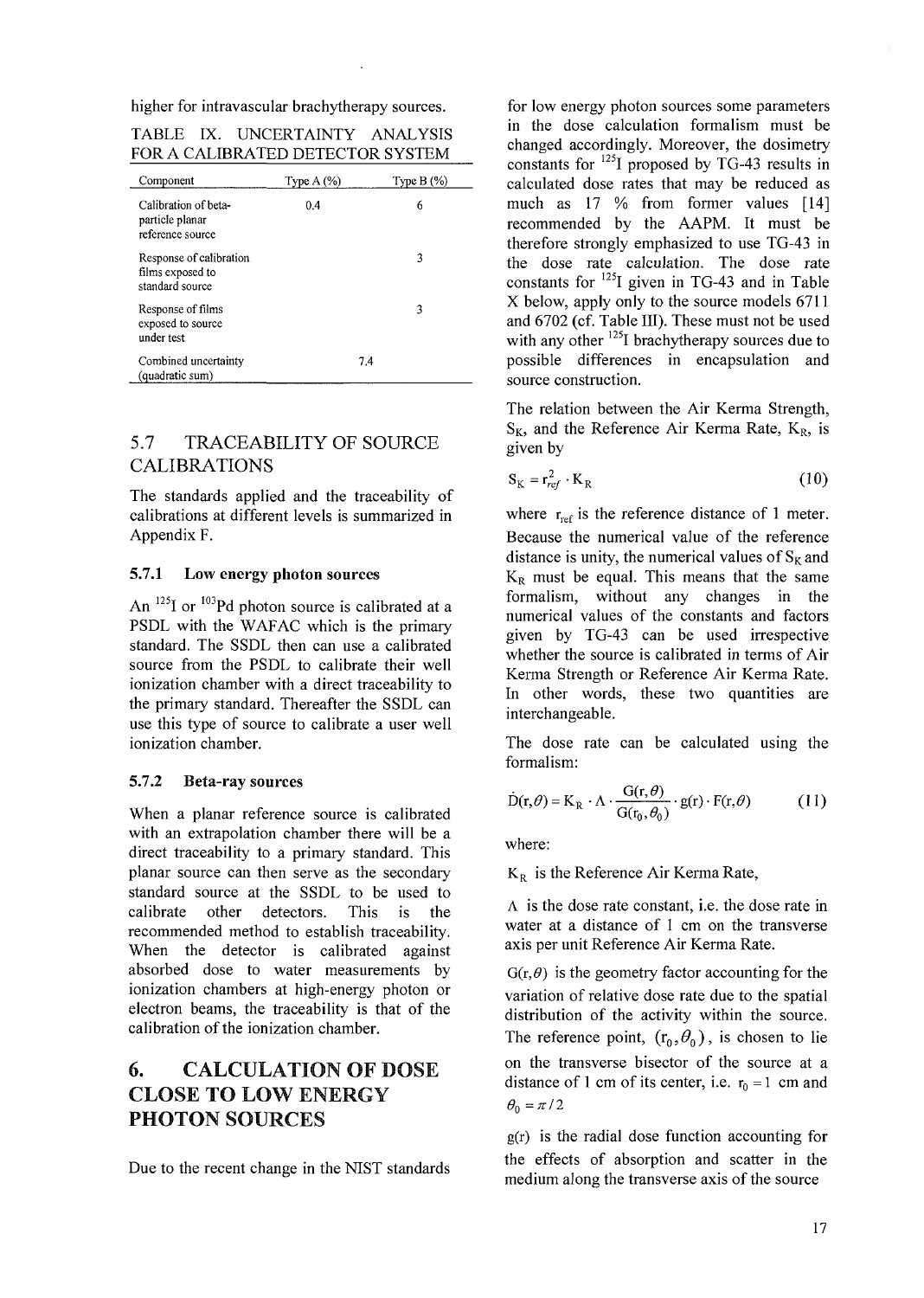$F(r, \theta)$  is the anisotropy function, which accounts for the anisotropy of dose rate distribution around the source, including the effects of absorption and scatter in the medium.

Suggested procedures both for adopting the TG-43 dosimetry protocol and for implementing the revised NIST air-kerma strength standard were published in [15].

As was discussed previously, the change in the standard for  $^{125}I$  was to eliminate the contribution of the titanium 4.5 keV x-rays. Since the dose is specified at 1 cm, the 4.5 keV x-rays do not contribute to the dose at 1 cm in tissue, since they are effective only to about 1 mm in tissue. However, in air they do contribute to the measurement. For this reason they must be eliminated from the primary measurement. Because in tissue the 4.5 keV xrays only affect the dose to 1 mm, use of the TG-43 formalism with the current values for g(r) may underestimate the dose for endovascular cases.

The values for the dose rate constant,  $\Lambda$ , for two <sup>125</sup>I brachytherapy source are given in Table X.

TABLE X. Dose rate constants for two  $^{125}$ interstitial brachytherapy sources.

| Source model |      |
|--------------|------|
| 6711         | 0.98 |
| 6702         | 1.04 |

It is again emphasized that the dose rate constants in Table X applies only to the models indicated and when used together with the TG-43 formalism.

Values of the other constants and functions in equation 11 are given in [1].

# REFERENCES

- [1] R. Nath, L. L. Anderson, G. Luxton, K. A. Weaver, J. F. Williamson and A. S. Meigooni, "Dosimetry of interstitial brachytherapy sources: recommendations of the AAPM Radiation Therapy Committee Task Group No. 43", Med. Phys. 22, 209-234 (1995)
- [2] INTERNATIONAL COMMISSION ON RADIATION UNITS AND

MEASUREMENTS, Dose and Volume Specification for Reporting Intracavitary Therapy in Gynaecology, ICRU Report 38, ICRU Publications, Betsheda, MD (1985)

- [3] INTERNATIONAL COMMISSION ON RADIATION UNITS AND MEASUREMENTS, Dose and Volume Specification for Reporting Interstitial Therapy, ICRU Report 58, ICRU Publications, Washington, DC (1997)
- [4] INTERNATIONAL COMMISSION ON RADIATION UNITS AND MEASUREMENTS, Dosimetry of beta ray sources and low energy photons for brachytherapy with sealed sources. Draft Report, 8 February 2000.
- [5] Collé, R., Chemical digestion and radionuclide assay of TiNi-encapsulated P-32 intravascular brachytherapy sources, Radiation and Isotopes, 50 (5), 811-833, 1999
- [6] Nath, R., Howard, A., Coffey, C., Duggan, D., Jani, S., Zuofeng, L., Schell, M., Soares, C, Whiting, J., Cole, P. E., Crocker, I. and Schwartz, R., Intravascular brachytherapy physics: Report of the AAPM Radiation Therapy Committee Task Group No. 60. Med. Phys. 26 (2), 1999
- [7] INTERNATIONAL ATOMIC ENERGY AGENCY, Calibration of brachytherapy sources. Guidelines on standardized procedures for the calibration of brachytherapy sources at Secondary Standard Dosimetry Laboratories (SSDLs) and hospitals, IAEA-TecDoc-1079, Vienna (1999)
- [8] Williamson, J. F., Coursey, B. M., DeWerd, L. A., Hanson, W. F., Nath, R., Rivard, M. and Ibbott, G. On the Apparent Activity  $(A_{\text{apo}})$  for Treatment Planning of 1-125 and Pd-103 Interstitial Brachytherapy Sources: Recommendations of the American Association of Physicists in Medicine, Radiation Therapy Committee, Subcommittee on Low-Energy Seed Dosimetry, Med. Phys. 1999
- [9] Williamson, J. F., Coursey, B. M., DeWerd, L. A., Hanson, W. F., and Nath, R. Dosimetric Prerequisites for routine clinical use of new low energy photon interstitial brachytherapy sources. Med.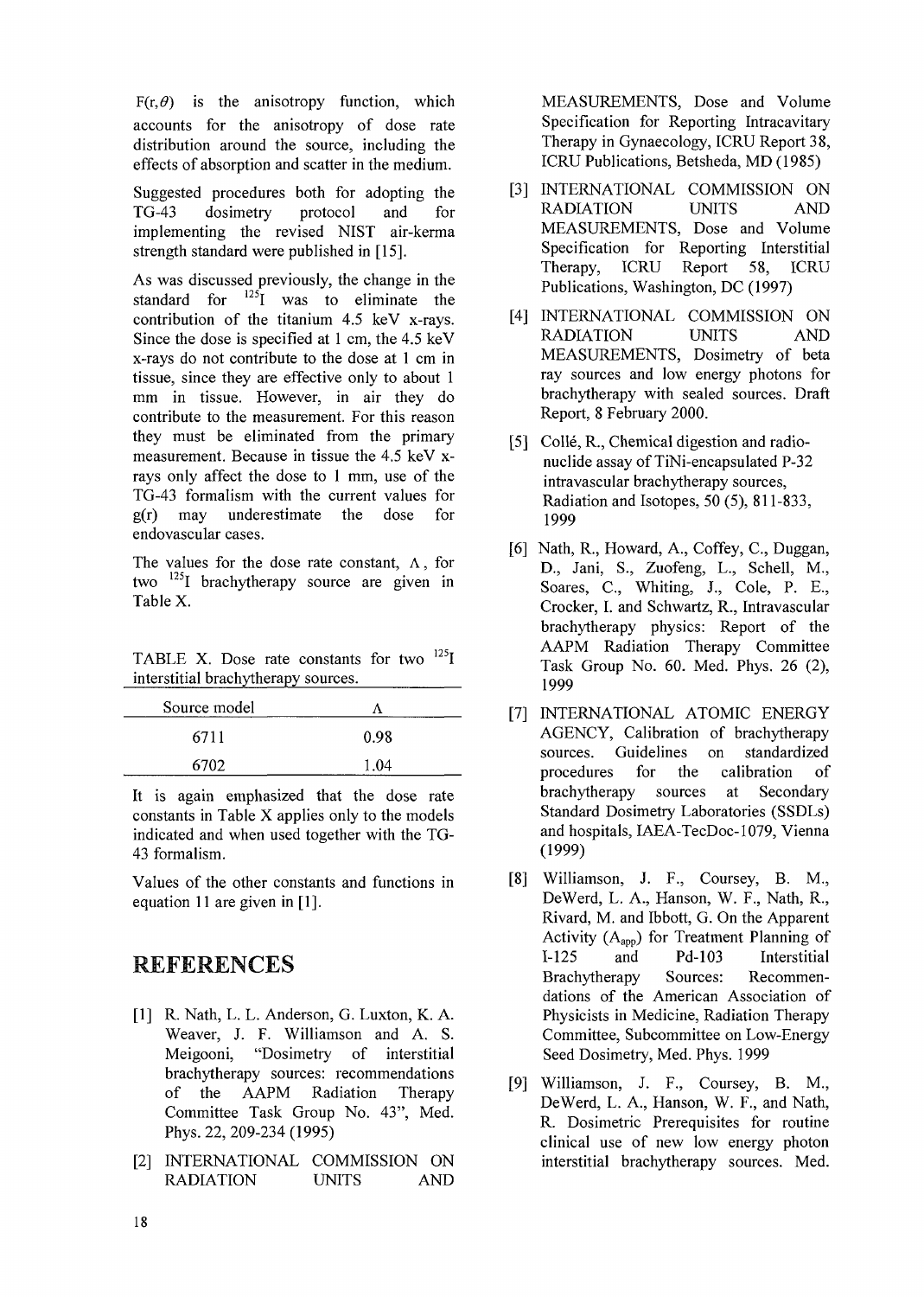Phys. 25, 2269 - 2270, 1998

- [10] Soares, C. G., Comparison of NIST and manufacturer calibrations of 90Sr+90Y ophthalmic applicators. Med. Phys. 22, 1487-1494, 1995
- [11] Loevinger, R., Wide angle free-air chamber for calibration of low-energy brachytherapy sources, Med. Phys., 20, 907 (abstract), 1993
- [12] Soares, C. G., Halpern, D. G. and Wang, C-K, Calibration and characterization of beta particle sources for intravascular brachytherapy, Med. Phys., 25, 339-346, 1998
- [13] Nath et al., Code of Practice for Brachytherapy Physics, Radiation Therapy Committee Task Group 56, Med. Phys. 24, 1997
- [14] Nath, R., Anderson, L., Jones, D., Ling, C, Loevinger, R., Williamson, J.F. and Hanson, W. F., Specification of Brachytherapy Source Strength, A Report by Task Group 32 of the American Association of Physicists in Medicine, American Institute of Physics,NY,1987
- [15] Kubo, H. D.; Coursey, B. M.; Hanson, W. F.; Seltzer, S. M.; Shuping, R. E.; and Williamson, J. F. Report of the ad hoc committee of the AAPM Radiation Therapy Committee on  $125$  sealed source dosimetry. Int. J. Radiation Oncology Biol. Phys. 40, 697-702; 1998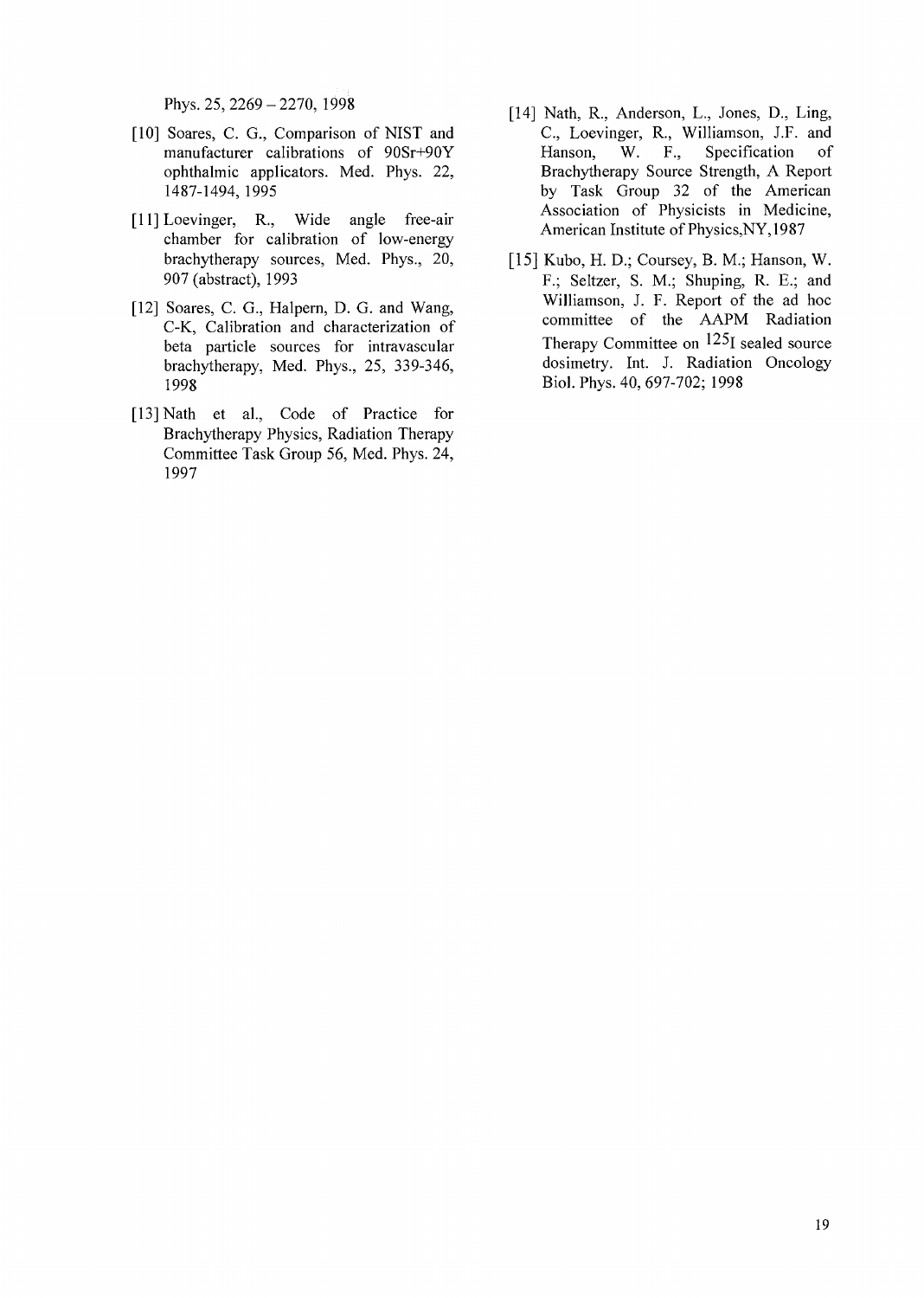# APPENDIX A.

|                                  |              |                        |                   |                         | TABLE. Summary of suitability of different detectors for brachytherapy dosimetry: Characteristics that are source independent |                 |                       |               |
|----------------------------------|--------------|------------------------|-------------------|-------------------------|-------------------------------------------------------------------------------------------------------------------------------|-----------------|-----------------------|---------------|
| Detector                         | Availability | Long term<br>stability | Dose<br>linearity | Dose rate<br>dependence | Dependence on<br>environmemental conditions                                                                                   | Use in<br>water | Real-time measurement | Cost          |
| Radiochromic film                | Good         | Fair                   | Fair              | Good                    | Poor                                                                                                                          | Fair            | Poor                  | Fair          |
| TLD(LiF)                         | Good         | Poor                   | Poor              | Good                    | Fair                                                                                                                          | Poor            | Poor                  | Fair          |
| Plastic scintillator             | Poor         | Fair/<br>Poor          | Good              | Fair                    | Fair                                                                                                                          | Fair            | Fair                  | Poor          |
| Diode                            | Fair         | Poor                   | Fair              | $\rm N/A$               | Fair                                                                                                                          | Fair            | Fair                  | Fair          |
| Alanine                          | Fair         | Fair                   | Fair              | Fair                    | Poor $(?)$                                                                                                                    | Poor            | Poor                  | Poor          |
| <b>PSL</b>                       | Fair         | Poor                   | Good              | N/A                     | Poor                                                                                                                          | Poor            | Poor                  | Poor          |
| Diamond                          | Poor         | Fair                   | Poor              | Poor                    | Fair                                                                                                                          | Fair            | Fair                  | Poor          |
| Parallel-plate<br>ion<br>chamber | Fair         | Fair                   | Poor              | N/A                     | Poor                                                                                                                          | Fair            | Fair                  | Fair/<br>Poor |
| Polymer gels                     | Fair / Poor  | Fair                   | N/A               | N/A                     | Poor                                                                                                                          | Fair            | Poor                  | N/A           |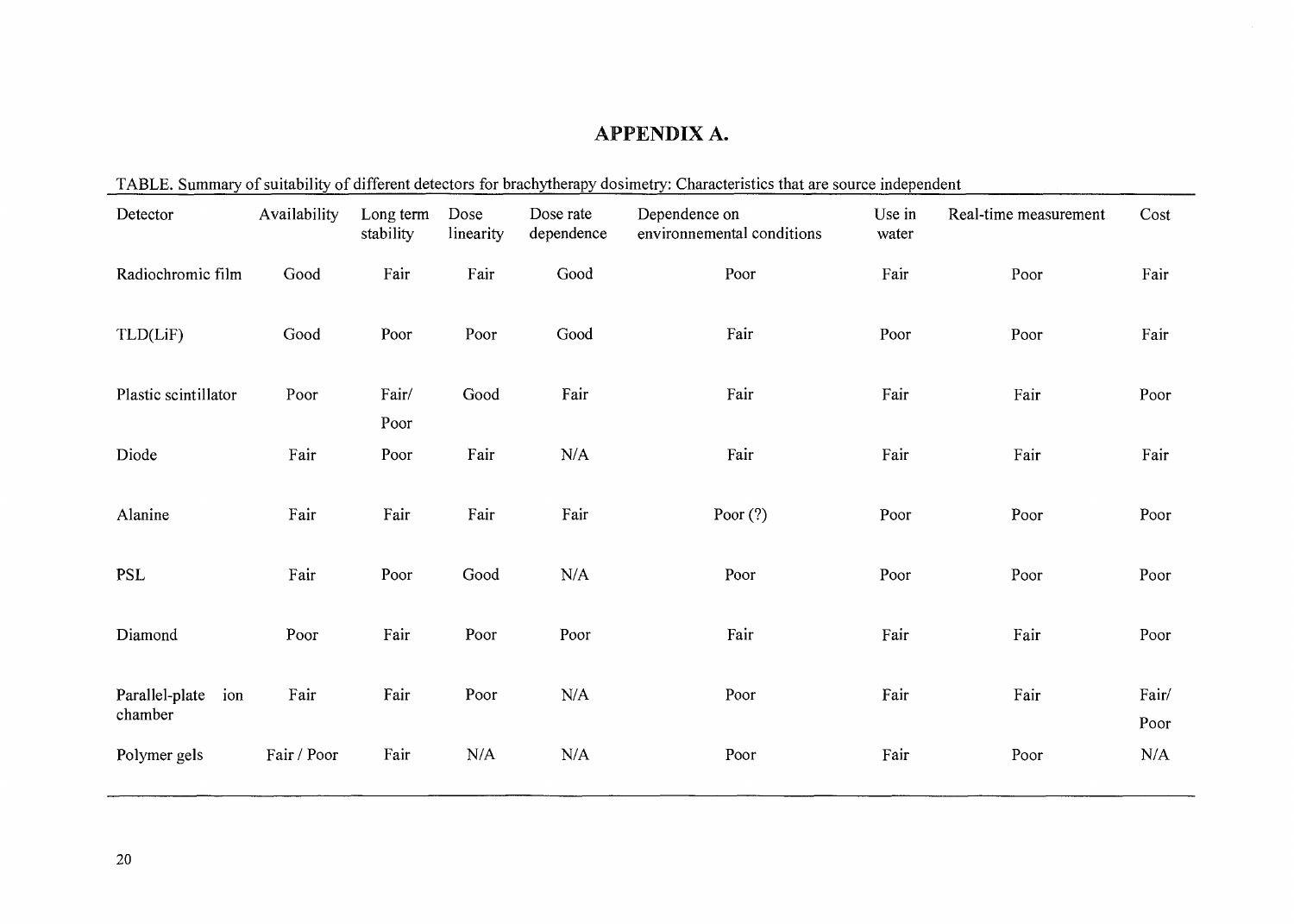# APPENDIX B.

| Detector                      | Size/spatial<br>resolution |       | Water equivalence | Sensitivity | Reproducibility | Dose rate dependence | Energy dependence | Directional<br>dependence |
|-------------------------------|----------------------------|-------|-------------------|-------------|-----------------|----------------------|-------------------|---------------------------|
|                               | Lateral                    | Depth |                   |             |                 |                      |                   |                           |
| Radiochromic<br>film          | Good                       | Good  | Good              | Poor        | Poor            | N/A                  | Poor              | Fair                      |
| TLD (LiF)                     | Poor                       | Fair  | Fair              | Fair        | Fair            | N/A                  | Poor              | Poor                      |
| Plastic<br>scintillator       | Poor                       | Fair  | Good              | Fair        | Fair            | N/A                  | Poor              | Fair                      |
| Diode                         | Fair/                      | Fair  | Poor              | Fair        | Fair            | N/A                  | Poor              | Poor                      |
|                               | Poor                       |       |                   |             |                 |                      |                   |                           |
| Alanine                       | Poor                       | Poor  | Good              | Poor        | Fair            | N/A                  | Fair              | Fair                      |
| <b>PSL</b>                    | Good                       | Good  | Poor              | Good        | Fair            | N/A                  | Poor              | N/A                       |
| Diamond                       | Poor                       | Fair  | Fair              | N/A         | N/A             | N/A                  | Poor              | N/A                       |
| Parallel-plate<br>ion chamber | N/A                        | N/A   | N/A               | N/A         | N/A             | N/A                  | Good              | N/A                       |
| Polymer gels                  | Fair                       | Fair  | Good              | N/A         | N/A             | N/A                  | Good              | Fair                      |

TABLE. Summary of the suitability of different detector systems for the calibration of low energy photon sources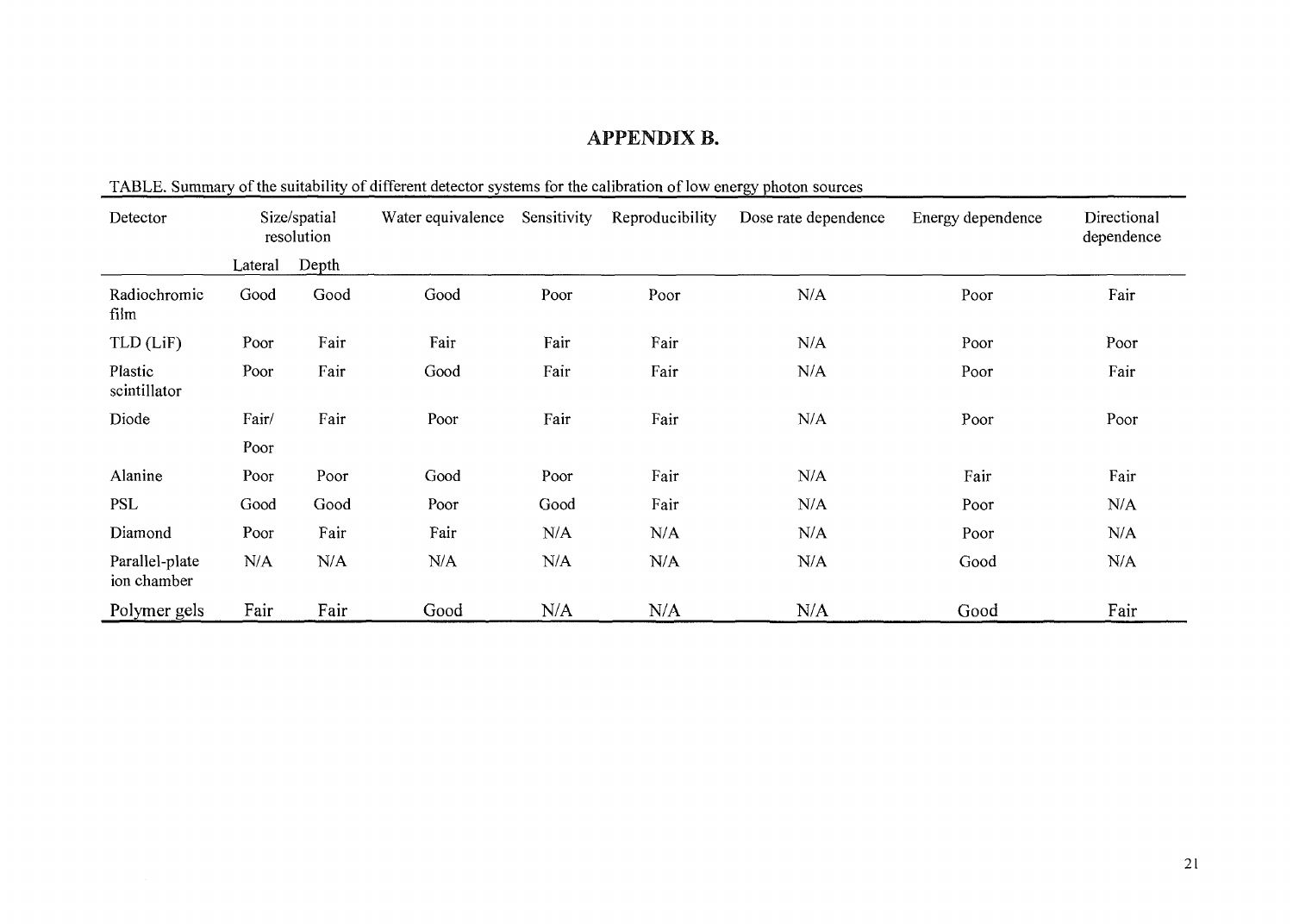# APPENDIX C.

| TADLE. Summary Of the sunability of unferent detector systems for the canonation of beta-lay opinitalitie applicators |                            |               |                   |             |                 |                      |                   |                           |  |
|-----------------------------------------------------------------------------------------------------------------------|----------------------------|---------------|-------------------|-------------|-----------------|----------------------|-------------------|---------------------------|--|
| Detector                                                                                                              | Size/spatial<br>resolution |               | Water equivalence | Sensitivity | Reproducibility | Dose rate dependence | Energy dependence | Directional<br>dependence |  |
|                                                                                                                       | Lateral                    | Depth         |                   |             |                 |                      |                   |                           |  |
| Radiochromic<br>film                                                                                                  | Good                       | Good          | Good              | Poor        | Poor            | N/A                  | Good              | Fair                      |  |
| TLD (LiF)                                                                                                             | Poor                       | Fair          | Fair              | Fair        | Fair            | N/A                  | Good              | Poor                      |  |
| Plastic<br>scintillator                                                                                               | Good                       | Fair          | Good              | Fair        | Fair            | N/A                  | Good              | Fair                      |  |
| Diode                                                                                                                 | Fair/                      | Good          | Poor              | Good        | Fair            | N/A                  | Fair              | Poor                      |  |
|                                                                                                                       | Poor                       |               |                   |             |                 |                      |                   |                           |  |
| Alanine                                                                                                               | Poor                       | Fair          | Good              | Poor        | Fair            | N/A                  | Fair              | Fair                      |  |
| <b>PSL</b>                                                                                                            | Good                       | Good          | Poor              | Good        | Fair            | N/A                  | Fair              | N/A                       |  |
| Diamond                                                                                                               | Poor                       | Fair          | Good              | Good        | Fair            | Poor                 | Fair              | Fair                      |  |
| Parallel-plate<br>ion chamber                                                                                         | Poor                       | Fair/<br>Poor | Fair              | Poor        | Good            | N/A                  | Fair              | Poor                      |  |
| Polymer gels                                                                                                          | Fair                       | Fair          | Good              | N/A         | N/A             | N/A                  | Fair              | N/A                       |  |

TABLE. Summary of the suitability of different detector systems for the calibration of beta-ray ophthalmic applicators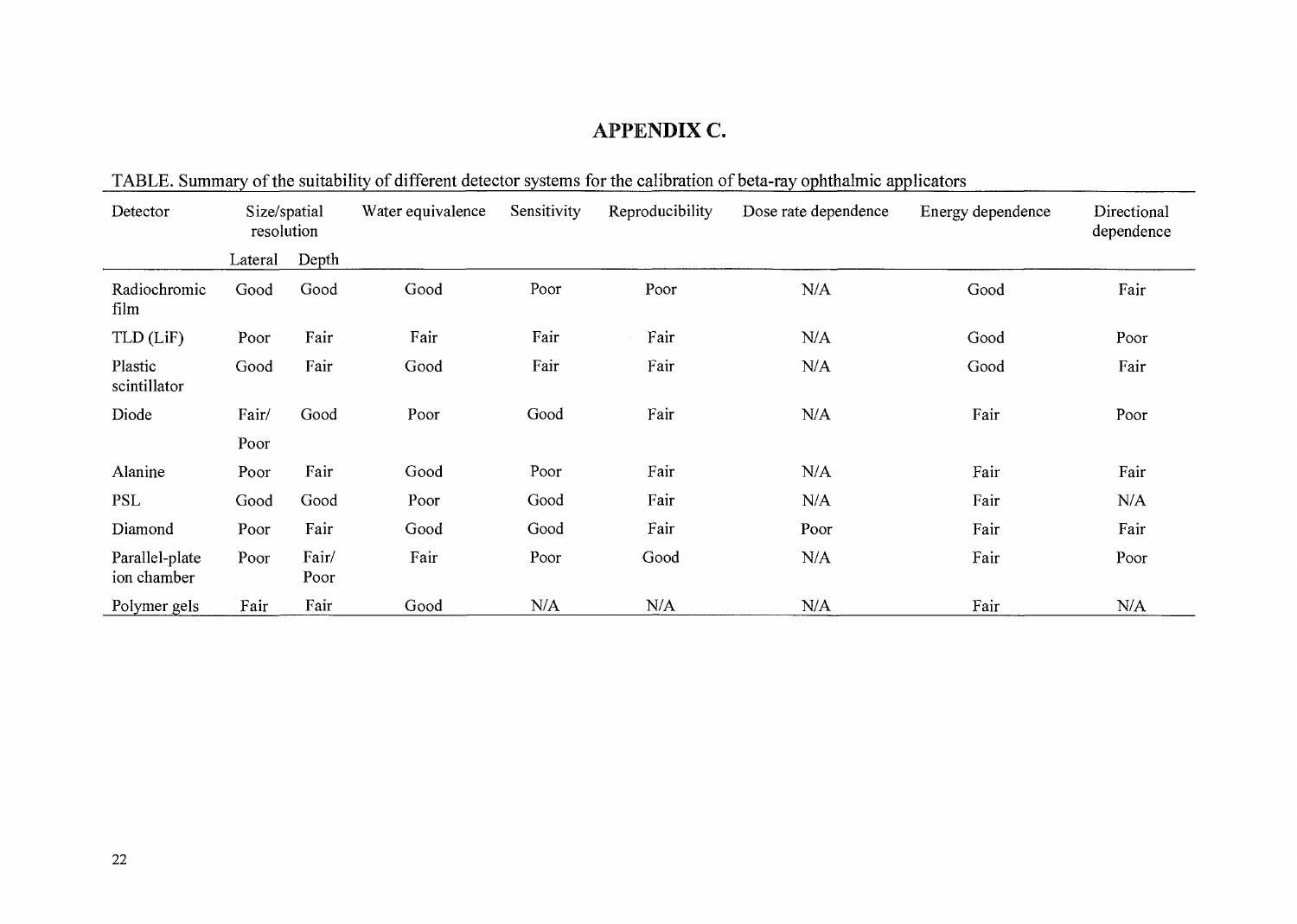# APPENDIX D.

| Detector                      | Size/spatial<br>resolution |       | Water equivalence | Sensitivity | Reproducibility | Dose rate dependence | Energy dependence | Directional<br>dependence |
|-------------------------------|----------------------------|-------|-------------------|-------------|-----------------|----------------------|-------------------|---------------------------|
|                               | Lateral                    | Depth |                   |             |                 |                      |                   |                           |
| Radiochromic<br>film          | Good                       | Good  | Good              | Poor        | Poor            | N/A                  | Good              | Fair                      |
| TLD (LiF)                     | Poor                       | Fair  | Fair              | Fair        | Fair            | N/A                  | Good              | Poor                      |
| Plastic<br>scintillator       | Poor                       | Fair  | Good              | Fair        | Fair            | N/A                  | Fair              | Fair                      |
| Diode                         | Fair/<br>Poor              | Fair  | Poor              | Fair        | Fair            | N/A                  | Poor              | Poor                      |
| Alanine                       |                            |       |                   |             |                 | N/A                  | N/A               | N/A                       |
| <b>PSL</b>                    | Good                       | Good  | Poor              | Good        | Fair            | N/A                  | N/A               | N/A                       |
| Diamond                       | N/A                        | N/A   | N/A               | N/A         | N/A             | N/A                  | N/A               | N/A                       |
| Parallel-plate<br>ion chamber | N/A                        | N/A   | N/A               | N/A         | N/A             | N/A                  | N/A               | N/A                       |
| Polymer gels                  | N/A                        | N/A   | N/A               | N/A         | N/A             | N/A                  | N/A               | N/A                       |

TABLE. Summary of the suitability of different detector systems for the calibration of beta-ray seed and line sources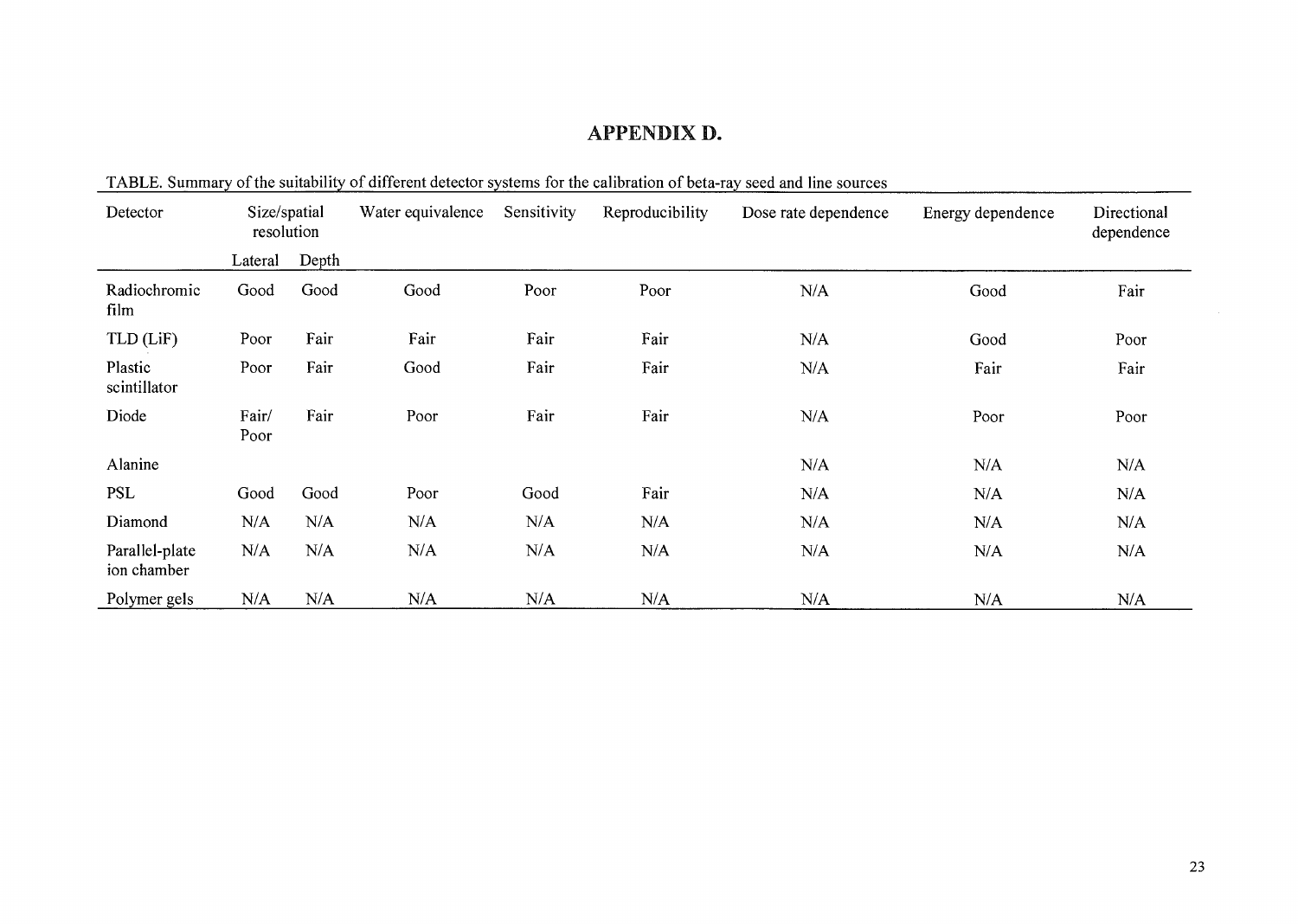# APPENDIX E.

<u> 1989 - Jacques Barnett, amerikansk politiker (d. 1989)</u>

| Detector                                                                                                         | Effective thickness | Covering thickness    | Offset depth               | Measurement diameter       | Physical diameter |  |
|------------------------------------------------------------------------------------------------------------------|---------------------|-----------------------|----------------------------|----------------------------|-------------------|--|
|                                                                                                                  | (mm)                | (mm)                  | $mm$ (mg/cm <sup>2</sup> ) | (mm)                       | (mm)              |  |
| Radiochromic Film                                                                                                | 0.007               | $\boldsymbol{0}$      | 0(0.6)                     | Diameter of laser beam for | Selectable        |  |
| 6-8 µm emulsion layer on<br>$0.1$ mm PTP* backing                                                                |                     |                       |                            | absorbance measurements    |                   |  |
| Radiochromic Film                                                                                                | 0.0017              | $\bf{0}$              | 0(0.12)                    | Diameter of laser beam for | Selectable        |  |
| $16-18$ µm emulsion layer<br>on 0.1 mm PTP* backing                                                              |                     |                       |                            | absorbance measurements    |                   |  |
| LiF:Mg,Ti<br>cylindrical<br>pellets Type MTS-N                                                                   | 0.3                 | $\bf{0}$              | 0.15(39.6)                 | 5                          | 5                 |  |
|                                                                                                                  |                     |                       |                            |                            |                   |  |
| LiF:Mg,Ti<br>cylindrical<br>pellets Type MTS-N                                                                   | 1.0                 | $\mathbf{0}$          | 0.5(132)                   | 5                          | 5                 |  |
| Alanine:<br>$L$ - $\alpha$ -alanine<br>with<br>crystals<br>mixed<br>paraffin binder, by A.<br>Weiser Messtechnik | 1.2                 | $\boldsymbol{0}$      | 0.6(66.4)                  | 4.9                        | 4.9               |  |
| Plastic scintillator of<br>Essen type (PTW)                                                                      | 0.4                 | 0.2<br>(polyethylene) | 0.4(39.2)                  |                            | 6                 |  |
| PTW diamond<br>detector                                                                                          | 0.3                 | 0.65<br>(polystyrene) | 0.8(103)                   | $\overline{4}$             | 7.1               |  |

TABLE. Characteristics of a few commercially available detector systems.

\*PTP: polyethylene terephthalate